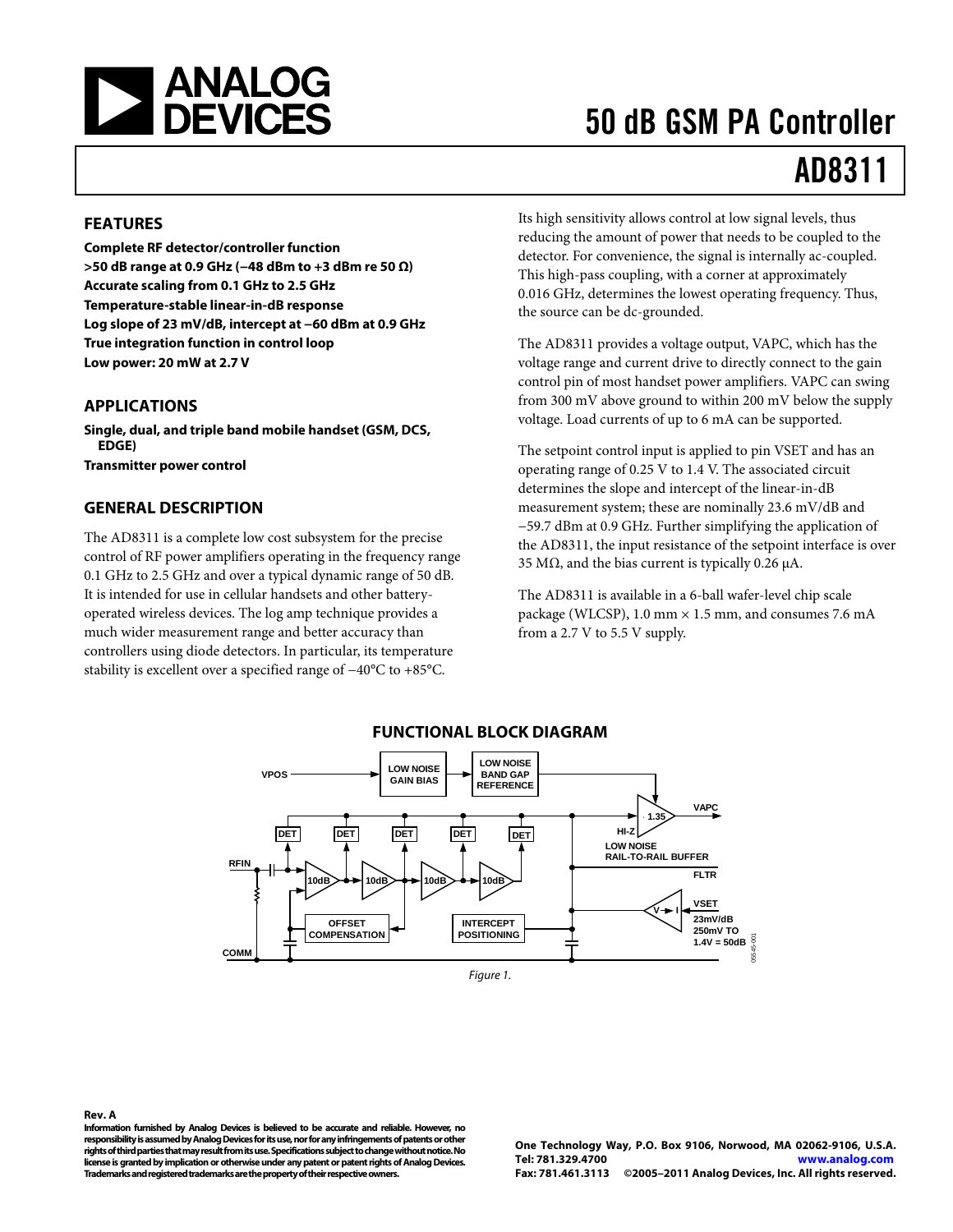# TABLE OF CONTENTS

| Mobile Handset Power Control Example  15                |  |
|---------------------------------------------------------|--|
|                                                         |  |
|                                                         |  |
|                                                         |  |
|                                                         |  |
| Selecting Calibration Points to Improve Accuracy over a |  |
|                                                         |  |
|                                                         |  |
|                                                         |  |
|                                                         |  |

### **REVISION HISTORY**

| $1/11$ —Rev. 0 to Rev. A |  |
|--------------------------|--|
|                          |  |
|                          |  |

#### **6/05—Revision 0: Initial Version**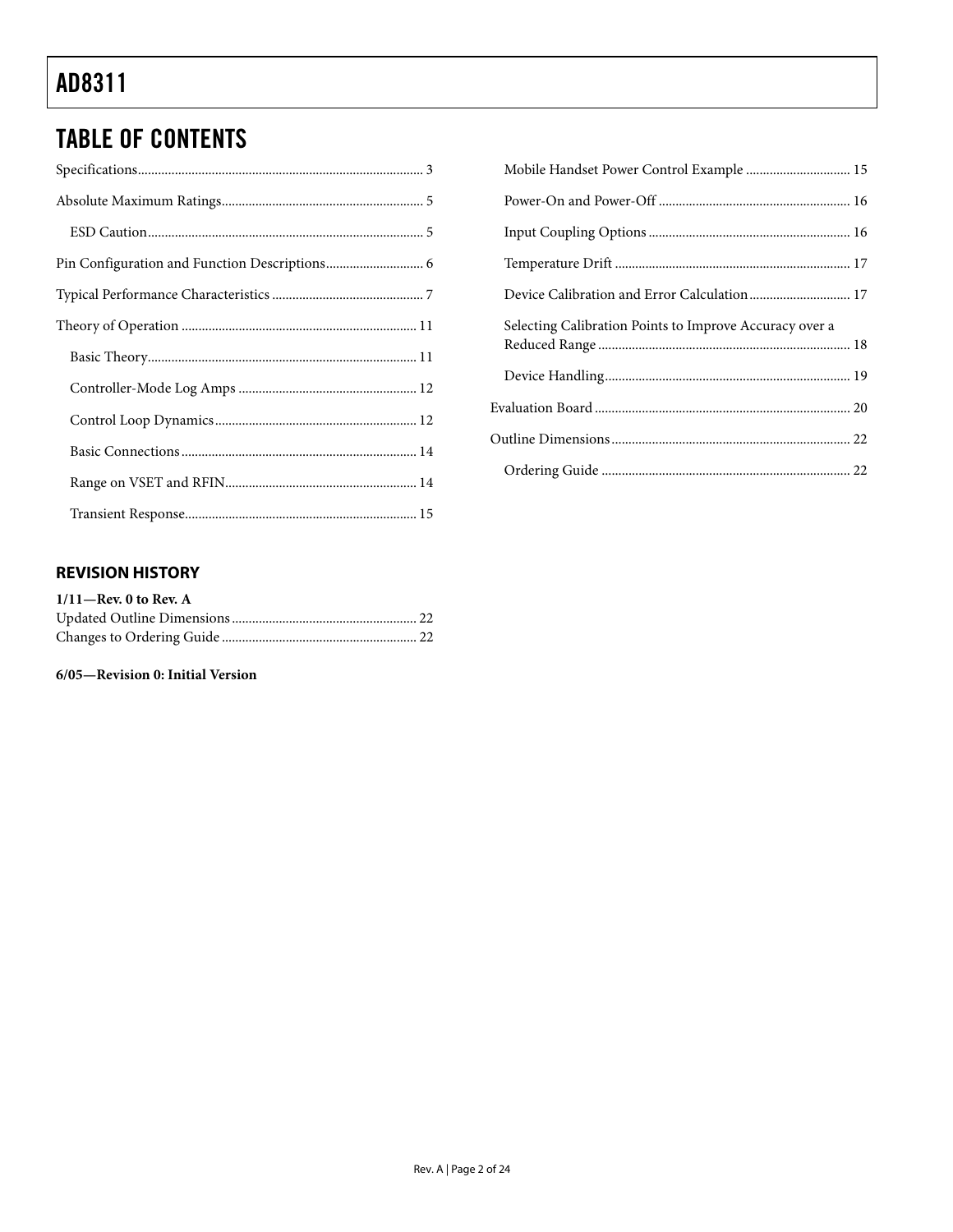### <span id="page-2-0"></span>**SPECIFICATIONS**

VPOS = 2.7 V, Frequency = 0.1 GHz, T<sub>A</sub> = 25°C, 52.3 Ω termination on RFIN, light condition = 600 lux, unless otherwise noted.

<span id="page-2-1"></span>

| Table 1.                                       |                                                    |       |               |       |                       |
|------------------------------------------------|----------------------------------------------------|-------|---------------|-------|-----------------------|
| <b>Parameter</b>                               | <b>Conditions</b>                                  | Min   | Typ           | Max   | <b>Unit</b>           |
| SPECIFIED FREQUENCY RANGE                      | RFIN (Pin 6)                                       | 0.1   |               | 2.5   | GHz                   |
| MEASUREMENT MODE <sup>1</sup> ( $f = 0.1$ GHz) |                                                    |       |               |       |                       |
| Input Impedance                                | No termination resistor on RFIN                    |       | 2140    1.97  |       | $\Omega \parallel pF$ |
| ±1 dB Dynamic Range                            | $T_A = +25$ °C                                     |       | 47            |       | dB                    |
|                                                | $-40^{\circ}$ C < T <sub>A</sub> < $+85^{\circ}$ C |       | 46            |       | dB                    |
| Maximum Input Level                            | $±1$ dB error                                      | $+2$  | $+2.6$        |       | dBm                   |
| Minimum Input Level                            | $±1$ dB error                                      |       | $-44.5$       | $-44$ | dBm                   |
| Slope <sup>2</sup>                             |                                                    | 21.5  | 23.8          | 25.5  | mV/dB                 |
| Intercept <sup>2</sup>                         |                                                    | $-66$ | $-58.9$       | $-51$ | dBm                   |
| VSET Voltage-High Power In                     | $P_{IN} = -10$ dBm                                 |       | 1.16          |       | V                     |
| VSET Voltage-Low Power In                      | $P_{IN} = -40$ dBm                                 |       | 0.45          |       | V                     |
| <b>Temperature Sensitivity</b>                 | $P_{IN} = -10$ dBm                                 |       |               |       |                       |
|                                                | $25^{\circ}C \leq T_A \leq +85^{\circ}C$           |       | $-0.0020$     |       | $dB$ <sup>o</sup> $C$ |
|                                                | $-40^{\circ}C \leq T_A \leq +25^{\circ}C$          |       | $+0.0121$     |       | $dB$ <sup>o</sup> $C$ |
| MEASUREMENT MODE ( $f = 0.9$ GHz)              |                                                    |       |               |       |                       |
| Input Impedance                                | No termination resistor on RFIN                    |       | 370    1.58   |       | $\Omega \parallel pF$ |
| ±1 dB Dynamic Range                            | $T_A = +25$ °C                                     |       | 51            |       | dB                    |
|                                                | $-40^{\circ}$ C < T <sub>A</sub> < $+85^{\circ}$ C |       | 50            |       | dB                    |
| Maximum Input Level                            | $±1$ dB error                                      |       | $+2.8$        |       | dBm                   |
| Minimum Input Level                            | $±1$ dB error                                      |       | $-47.9$       |       | dBm                   |
| Slope <sup>2</sup>                             |                                                    |       | 23.6          |       | mV/dB                 |
| Intercept <sup>2</sup>                         |                                                    |       | $-59.7$       |       | dBm                   |
| VSET Voltage-High Power In                     | $P_{IN} = -10$ dBm                                 |       | 1.17          |       | $\vee$                |
| VSET Voltage-Low Power In                      | $P_{IN} = -40$ dBm                                 |       | 0.46          |       | V                     |
| <b>Temperature Sensitivity</b>                 | $P_{IN} = -10$ dBm                                 |       |               |       |                       |
|                                                | $25^{\circ}C \leq T_A \leq +85^{\circ}C$           |       | 0.0015        |       | $dB$ <sup>o</sup> $C$ |
|                                                | $-40^{\circ}C \leq T_A \leq +25^{\circ}C$          |       | 0.0094        |       | dB/°C                 |
| MEASUREMENT MODE ( $f = 1.9$ GHz)              |                                                    |       |               |       |                       |
| Input Impedance                                | No termination resistor on RFIN                    |       | $180$    1.67 |       | $\Omega \parallel pF$ |
| $\pm$ 1 dB Dynamic Range                       | $T_A = +25$ °C                                     |       | 42            |       | dB                    |
|                                                | $-40^{\circ}$ C < T <sub>A</sub> < $+85^{\circ}$ C |       | 41            |       | dB                    |
| Maximum Input Level                            | $±1$ dB error                                      |       | $-5.6$        |       | dBm                   |
| Minimum Input Level                            | $±1$ dB error                                      |       | $-48.0$       |       | d <sub>Bm</sub>       |
| Slope <sup>2</sup>                             |                                                    |       | 22.7          |       | mV/dB                 |
| Intercept <sup>2</sup>                         |                                                    |       | $-60.8$       |       | dBm                   |
| VSET Voltage-High Power In                     | $P_{IN} = -10$ dBm                                 |       | 1.15          |       | $\vee$                |
| VSET Voltage-Low Power In                      | $P_{IN} = -40$ dBm                                 |       | 0.47          |       | V                     |
| <b>Temperature Sensitivity</b>                 | $P_{IN} = -10$ dBm                                 |       |               |       |                       |
|                                                | $25^{\circ}C \leq T_A \leq +85^{\circ}C$           |       | 0.0056        |       | $dB$ <sup>o</sup> C   |
|                                                | $-40^{\circ}C \leq T_A \leq +25^{\circ}C$          |       | 0.0077        |       | $dB$ <sup>o</sup> $C$ |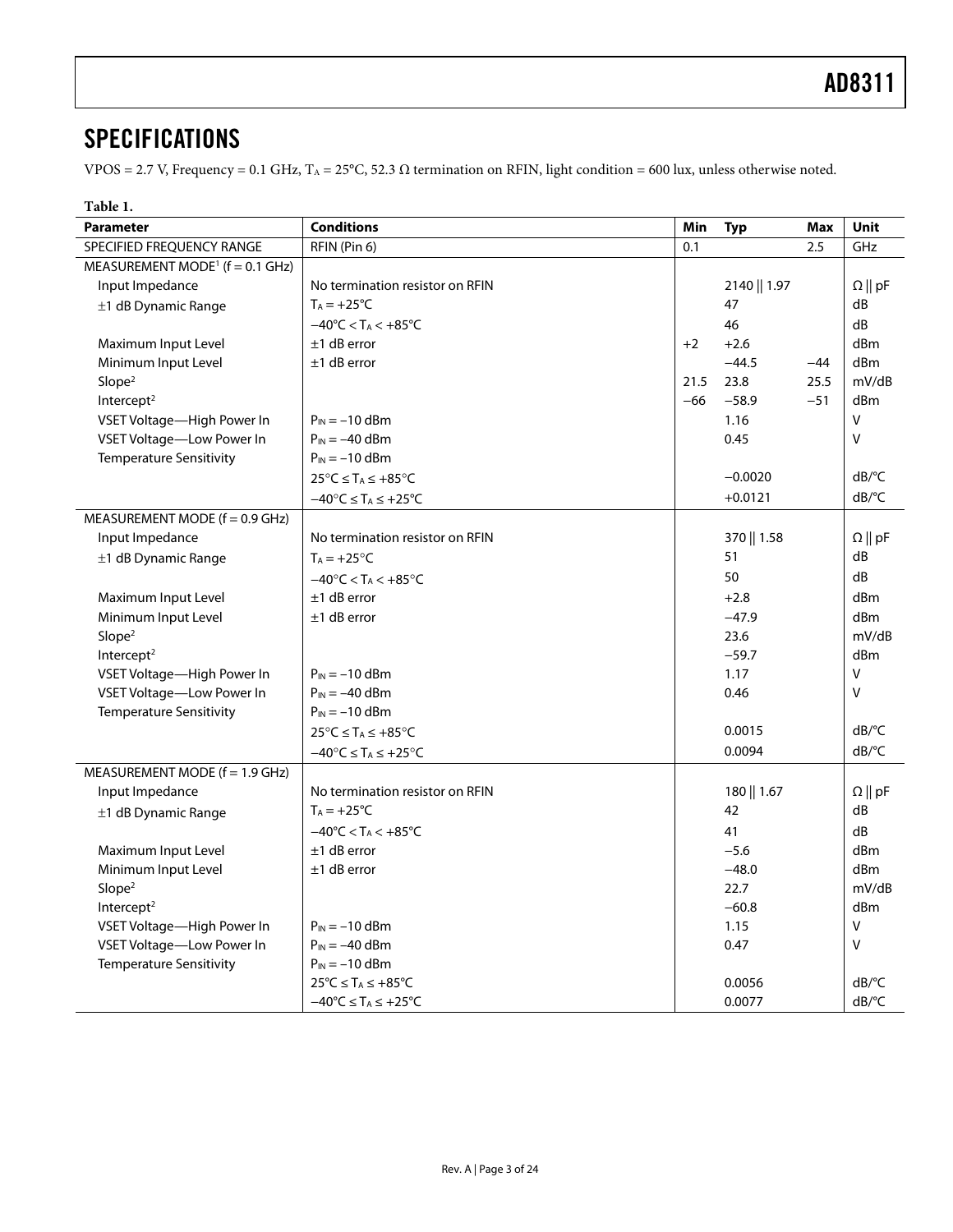<span id="page-3-0"></span>

| <b>Parameter</b>                 | <b>Conditions</b>                                                                | Min  | <b>Typ</b>   | Max  | <b>Unit</b>         |
|----------------------------------|----------------------------------------------------------------------------------|------|--------------|------|---------------------|
| MEASUREMENT MODE $(f = 2.5$ GHz) |                                                                                  |      |              |      |                     |
| Input Impedance                  | No termination resistor on RFIN                                                  |      | 164    1.55  |      | $\Omega$    pF      |
| $\pm$ 1 dB Dynamic Range         | $T_A = +25$ °C                                                                   |      | 42           |      | dB                  |
|                                  | $-40^{\circ}$ C < T <sub>A</sub> < $+85^{\circ}$ C                               |      | 41           |      | dB                  |
| Maximum Input Level              | $±1$ dB error                                                                    |      | $-6.2$       |      | d <sub>Bm</sub>     |
| Minimum Input Level              | $±1$ dB error                                                                    |      | $-47.7$      |      | d <sub>Bm</sub>     |
| Slope <sup>2</sup>               |                                                                                  |      | 22.5         |      | mV/dB               |
| Intercept <sup>2</sup>           |                                                                                  |      | $-60.6$      |      | dBm                 |
| VSET Voltage-High Power In       | $P_{IN} = -10$ dBm                                                               |      | 1.14         |      | v                   |
| VSET Voltage-Low Power In        | $P_{IN} = -40$ dBm                                                               |      | 0.46         |      | $\vee$              |
| <b>Temperature Sensitivity</b>   | $P_{IN} = -10$ dBm                                                               |      |              |      |                     |
|                                  | $25^{\circ}C \leq T_A \leq 85^{\circ}C$                                          |      | $-0.0004$    |      | $dB$ <sup>o</sup> C |
|                                  | $-40^{\circ}$ C $\leq$ T <sub>A</sub> $\leq$ +25 $^{\circ}$ C                    |      | $+0.0090$    |      | $dB$ <sup>o</sup> C |
| <b>OUTPUT INTERFACE</b>          | VAPC (Pin 2)                                                                     |      |              |      |                     |
| Minimum Output Voltage           | $V_{SET} \leq 150$ mV                                                            | 0.2  | 0.3          | 0.4  | $\vee$              |
| Maximum Output Voltage           | $IOUT = 3 mA$                                                                    | 2.3  |              | 2.55 | $\vee$              |
|                                  | $R_{L} = \infty$                                                                 | 2.4  |              | 2.65 | V                   |
| vs. Temperature                  | 85°C, $V_{POS} = 3 V$ , $I_{OUT} = 6 mA$                                         | 2.54 |              |      | $\sf V$             |
| <b>General Limit</b>             | $2.7 V \le VPOS \le 5.5 V, RL = \infty$                                          |      | $VPOS - 0.1$ |      | $\vee$              |
| <b>Output Current Drive</b>      | $V_{\text{SET}} = 1.5$ V, RFIN = -50 dBm, source/sink                            |      | 5/200        |      | $mA/\mu A$          |
| <b>Output Noise</b>              | RF Input = 2 GHz, 0 dBm, $f_{\text{NOISE}}$ = 100 kHz, $C_{\text{FLT}}$ = 220 pF |      | 170          |      | $nV/\sqrt{Hz}$      |
| Small Signal Bandwidth           | $RFIN = -10$ dBm; from FLTR to VAPC                                              |      | 30           |      | <b>MHz</b>          |
| <b>Fall Time</b>                 | Input level = off to 0 dBm, 90% to 10%                                           |      | 120          |      | ns                  |
| <b>Rise Time</b>                 | Input level = $0$ dBm to off, 10% to 90%                                         |      | 270          |      | ns                  |
| <b>Slew Rate</b>                 | 90% - 10%, V <sub>SET</sub> = 0.3 V, open loop                                   |      | 15           |      | $V/\mu s$           |
| Response Time                    | $FLTR = Open$                                                                    |      | 130          |      | ns                  |
| <b>VSET INTERFACE</b>            | VSET (Pin 3)                                                                     |      |              |      |                     |
| Nominal Input Range              | $RFIN = 0$ dBm; measurement mode                                                 |      | 1.4          |      | V                   |
|                                  | $RFIN = -50$ dBm; measurement mode                                               |      | 0.27         |      | $\vee$              |
| Logarithmic Scale Factor         |                                                                                  |      | 0.04         |      | dB/mV               |
| <b>Bias Current Source</b>       | $RFIN = -10$ dBm; $V_{SET} = 1.4$ V                                              |      | 0.26         |      | μA                  |
| <b>Input Resistance</b>          |                                                                                  |      | 36           |      | MΩ                  |
| <b>Slew Rate</b>                 |                                                                                  |      | 14           |      | $V/\mu s$           |
| POWER INTERFACE                  | VPOS (Pin 1)                                                                     |      |              |      |                     |
| Supply Voltage                   |                                                                                  | 2.7  |              | 5.5  | $\vee$              |
| <b>Quiescent Current</b>         |                                                                                  | 5    | 7.6          | 10.7 | mA                  |
| vs. Temperature                  | $-40^{\circ}$ C $\leq$ T <sub>A</sub> $\leq$ +85°C                               |      | 8.2          | 12.9 | mA                  |
| Power-On Time                    | Time from VPOS high to VAPC within 1% of final value,<br>$VSET \le 200$ mV       |      | 3            | 10   | μs                  |
| Power-Off Time                   | Time from VPOS low to VAPC within 1% of final value,<br>$V_{SET} \leq 200$ mV    |      | 100          | 2000 | ns                  |

' VAPC (Pin 2) to VSET (Pin 3) with inversion stage, sinusoidal input signal.<br><sup>2</sup> Mean and standard deviation specifications are available in Table 4.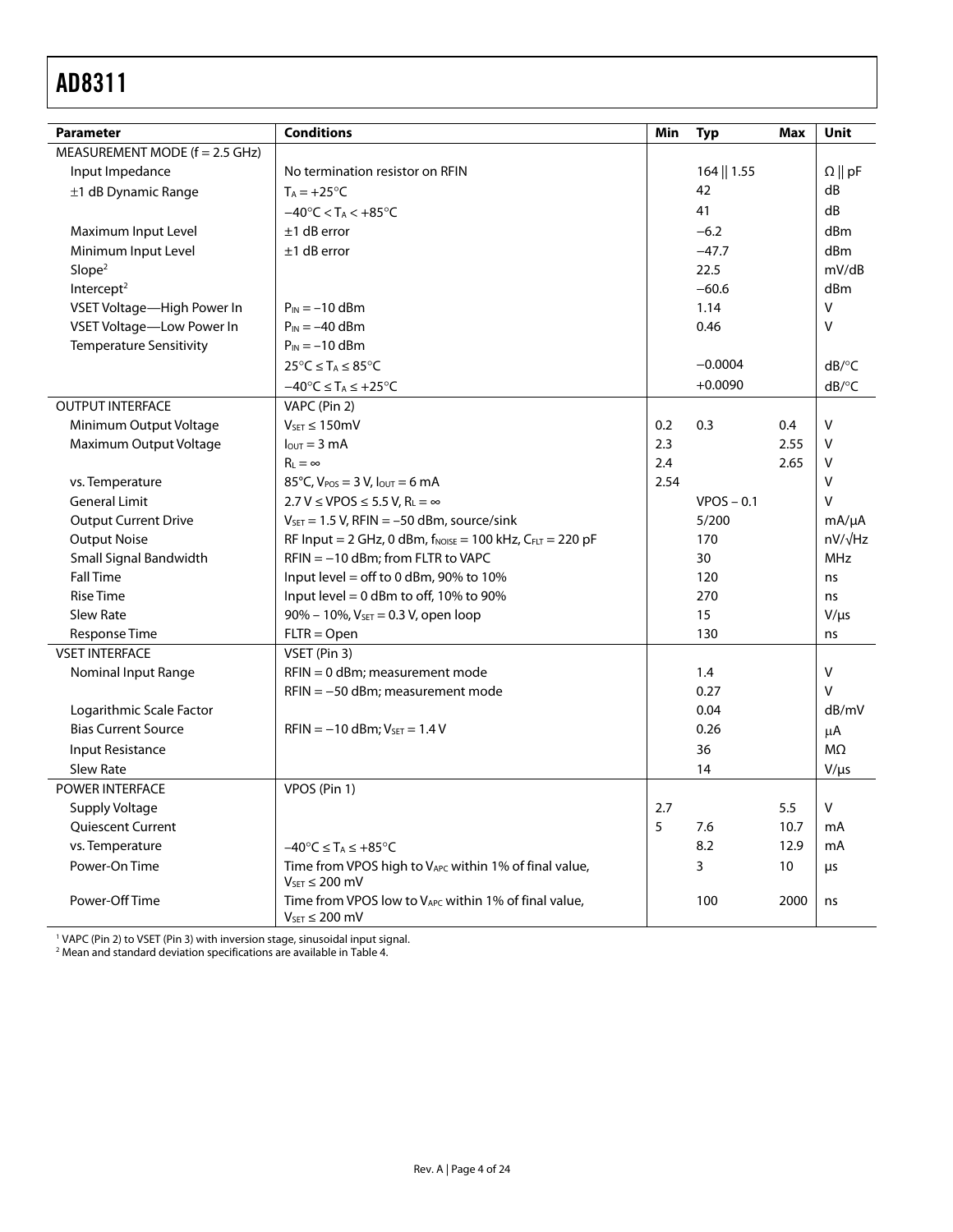### <span id="page-4-0"></span>ABSOLUTE MAXIMUM RATINGS

#### **Table 2.**

| <b>Parameters</b>                   | <b>Ratings</b>                      |
|-------------------------------------|-------------------------------------|
| Supply Voltage VPOS                 | 5.5V                                |
| VAPC, VSET                          | 0 V, VPOS                           |
| <b>RFIN</b>                         | 17 dBm                              |
| Equivalent Voltage                  | $1.6V$ rms                          |
| <b>Internal Power Dissipation</b>   | $60 \text{ mW}$                     |
| $\theta_{JA}$ (WLCSP)               | 200°C/W                             |
| <b>Maximum Junction Temperature</b> | $125^{\circ}$ C                     |
| Operating Temperature Range         | $-40^{\circ}$ C to $+85^{\circ}$ C  |
| Storage Temperature Range           | $-65^{\circ}$ C to $+150^{\circ}$ C |

Stresses above those listed under Absolute Maximum Ratings may cause permanent damage to the device. This is a stress rating only; functional operation of the device at these or any other conditions above those indicated in the operational section of this specification is not implied. Exposure to absolute maximum rating conditions for extended periods may affect device reliability.

### **ESD CAUTION**



ESD (electrostatic discharge) sensitive device. Charged devices and circuit boards can discharge without detection. Although this product features patented or proprietary protection circuitry, damage may occur on devices subjected to high energy ESD. Therefore, proper ESD precautions should be taken to avoid performance degradation or loss of functionality.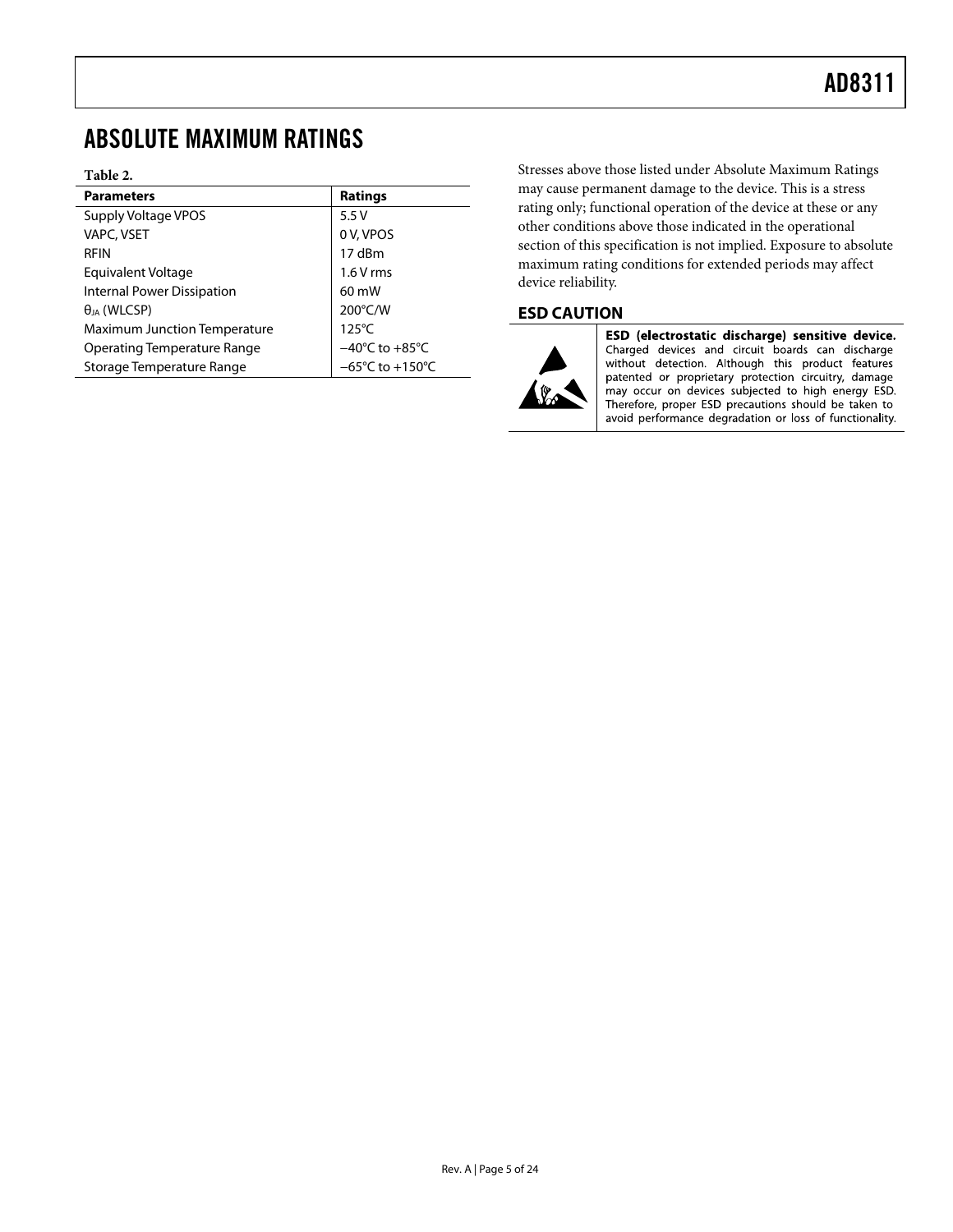# <span id="page-5-0"></span>PIN CONFIGURATION AND FUNCTION DESCRIPTIONS



Figure 2. Pin Configuration

### **Table 3. Pin Function Descriptions**

| Pin No. | Mnemonic    | <b>Function</b>                                      |
|---------|-------------|------------------------------------------------------|
|         | <b>VPOS</b> | Positive Supply Voltage: 2.7 V to 5.5 V.             |
|         | <b>VAPC</b> | Output. Control voltage for gain control element.    |
|         | <b>VSET</b> | Setpoint Input. Nominal input range 0.25 V to 1.4 V. |
|         | <b>FLTR</b> | Integrator Capacitor. Connect between FLTR and COMM. |
|         | COMM        | Device Common (Ground).                              |
|         | <b>RFIN</b> | RF Input.                                            |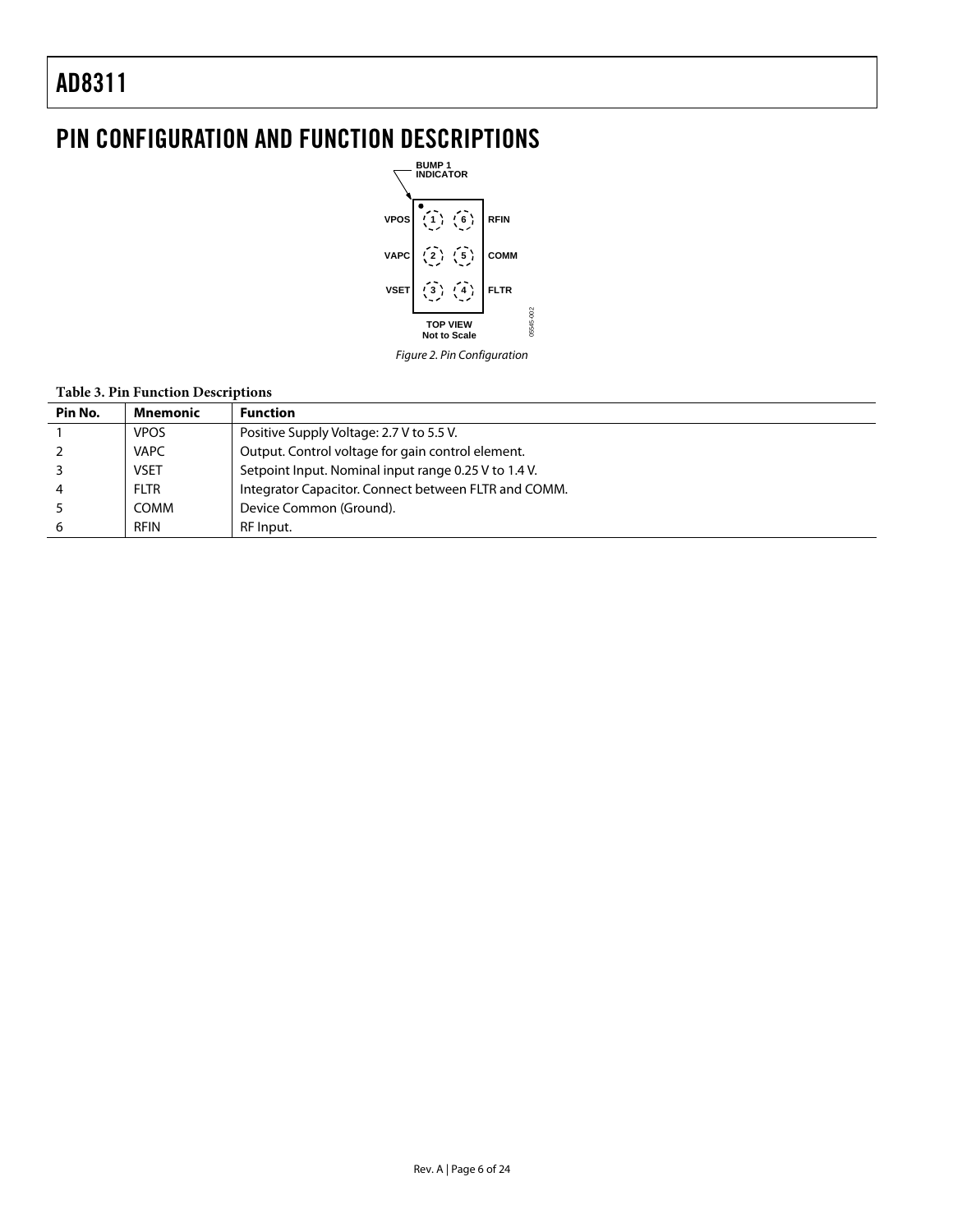### <span id="page-6-0"></span>TYPICAL PERFORMANCE CHARACTERISTICS

VPOS = 2.7 V; T<sub>A</sub> = 25°C; C<sub>FLT</sub> = open; light condition = 600 lux, 52.3  $\Omega$  termination; unless otherwise noted. Colors: +25°C = black,  $-40$ °C = blue,  $+85$ °C = red.

<span id="page-6-1"></span>

<span id="page-6-4"></span><span id="page-6-3"></span><span id="page-6-2"></span>Figure 5. Input Amplitude and Log Conformance vs. V<sub>SET</sub> at 0.9 GHz −40°C, +25°C, and +85°C



Figure 7. Input Amplitude and Log Conformance vs. V<sub>SET</sub> at 1.9 GHz −40°C, +25°C, and +85°C



Figure 8. Input Amplitude and Log Conformance vs.  $V_{\text{SET}}$  at 2.5 GHz −40°C, +25°C, and +85°C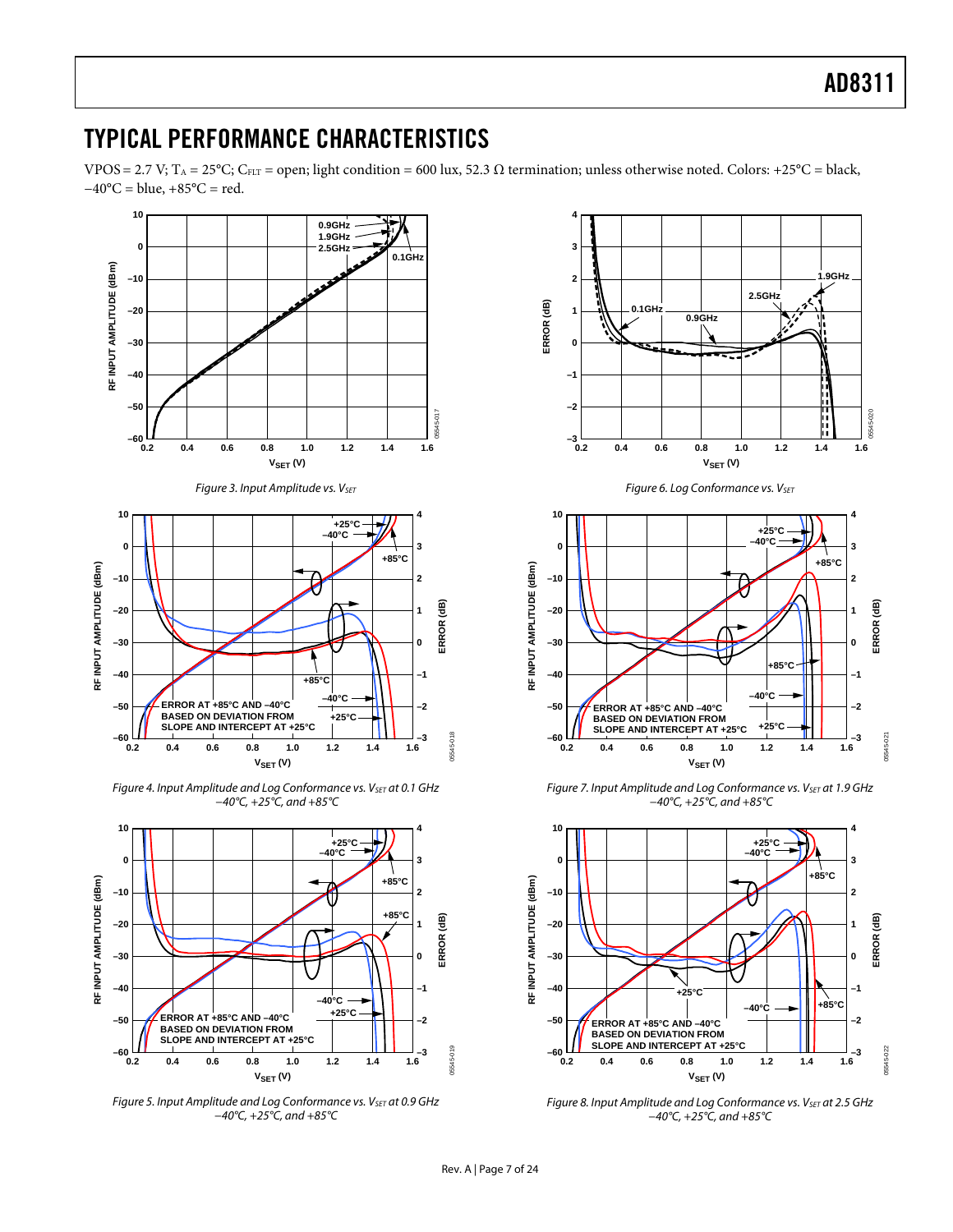

Figure 9. Distribution of Error over Temperature After Ambient Normalization vs. Input Amplitude at 0.1 GHz



Figure 10. Distribution of Error over Temperature after Ambient Normalization vs. Input Amplitude at 0.9 GHz



<span id="page-7-1"></span><span id="page-7-0"></span>Figure 11. Maximum VAPC Voltage vs. Supply Voltage by Load Current



Figure 12. Distribution of Error over Temperature After Ambient Normalization vs. Input Amplitude at 1.9 GHz



Figure 13. Distribution of Error over Temperature after Ambient Normalization vs. Input Amplitude at 2.5 GHz



Figure 14. Input Impedance vs. Frequency, No Termination Resistor on RFIN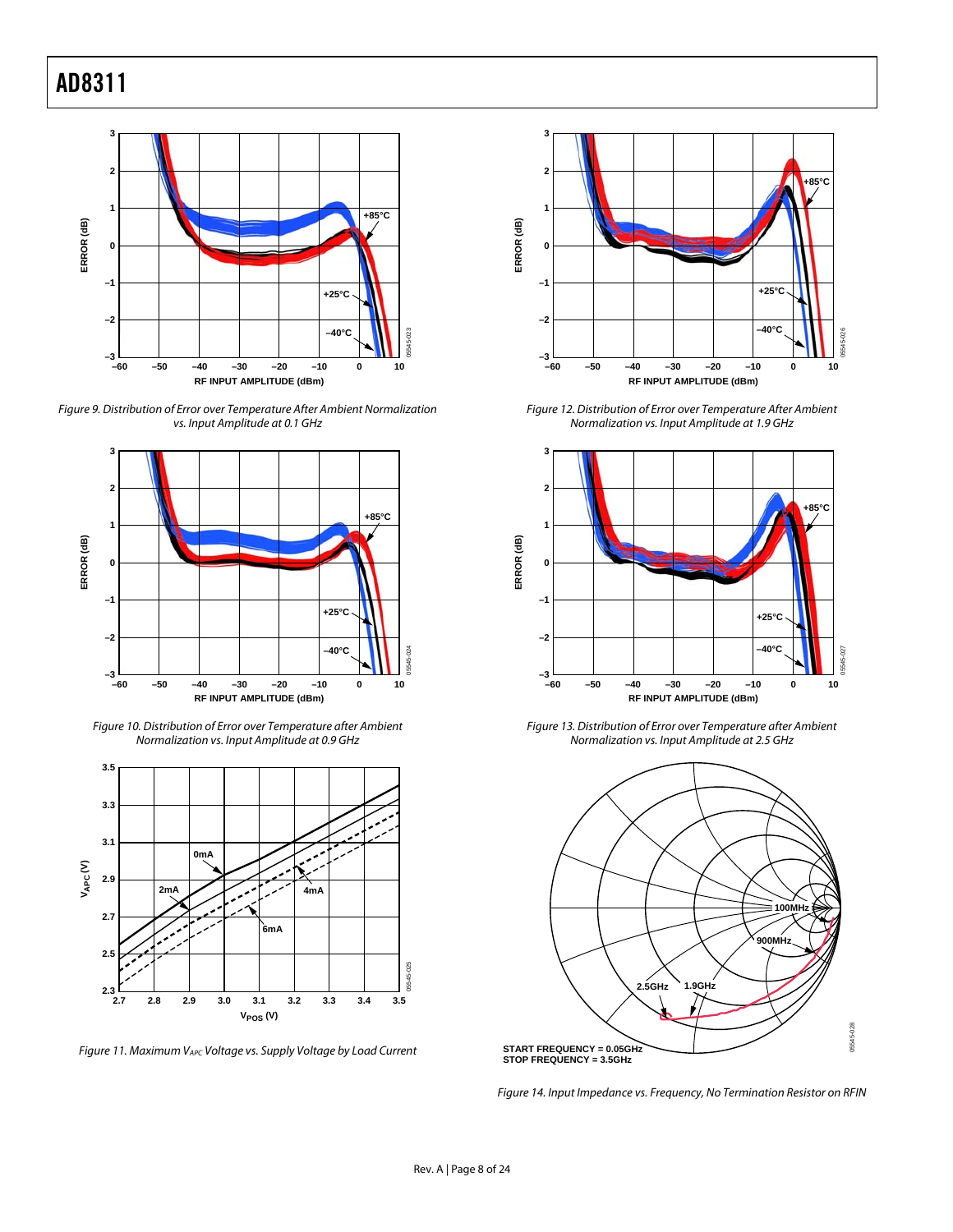

Figure 15. Power-On and -Off Response with VSET Grounded



Figure 16. Test Setup for Power-On and -Off Response with VSET Grounded



Figure 17. AC Response from VSET to VAPC



Figure 18. VAPC Response Time, Full-Scale Amplitude Change, Open-Loop



Figure 19. Test Setup for VAPC Response Time



Figure 20. VAPC Noise Spectral Density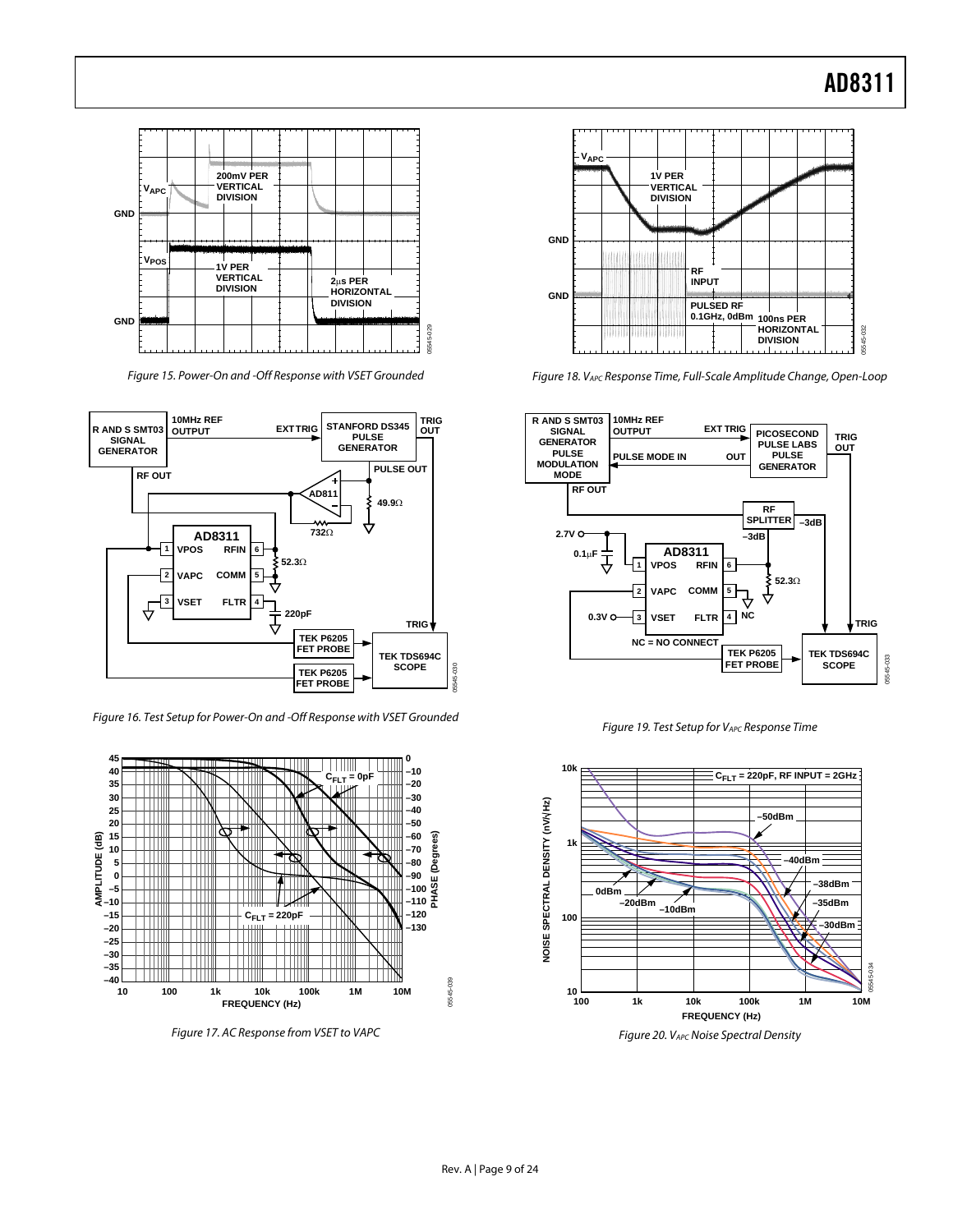<span id="page-9-0"></span>

**Table 4. Typical Specifications at Selected Frequencies at 25°C (Mean and Sigma)** 

|                        |               |       |                 |       | ±1 dB Dynamic Range |              |        |                  |
|------------------------|---------------|-------|-----------------|-------|---------------------|--------------|--------|------------------|
|                        | Slope (mV/dB) |       | Intercept (dBm) |       | Low Point (dBm)     |              |        | High Point (dBm) |
| <b>Frequency (GHz)</b> | Mean          | Siama | Mean            | Siama | Mean                | <b>Siama</b> | Mean   | Siama            |
| 0.1                    | 23.8          | 0.1   | $-58.9$         | 0.4   | $-44.5$             | 0.8          | $+2.6$ | 0.3              |
| 0.9                    | 23.6          | 0.1   | $-59.7$         | 0.4   | $-47.9$             | 0.3          | $+2.8$ | 0.1              |
| 1.9                    | 22.7          | 0.1   | $-60.8$         | 0.5   | $-48.0$             | 0.6          | $-5.6$ | 0.6              |
| 2.5                    | 22.5          | 0.1   | $-60.6$         | 0.5   | $-47.7$             | 0.6          | $-6.2$ | 0.5              |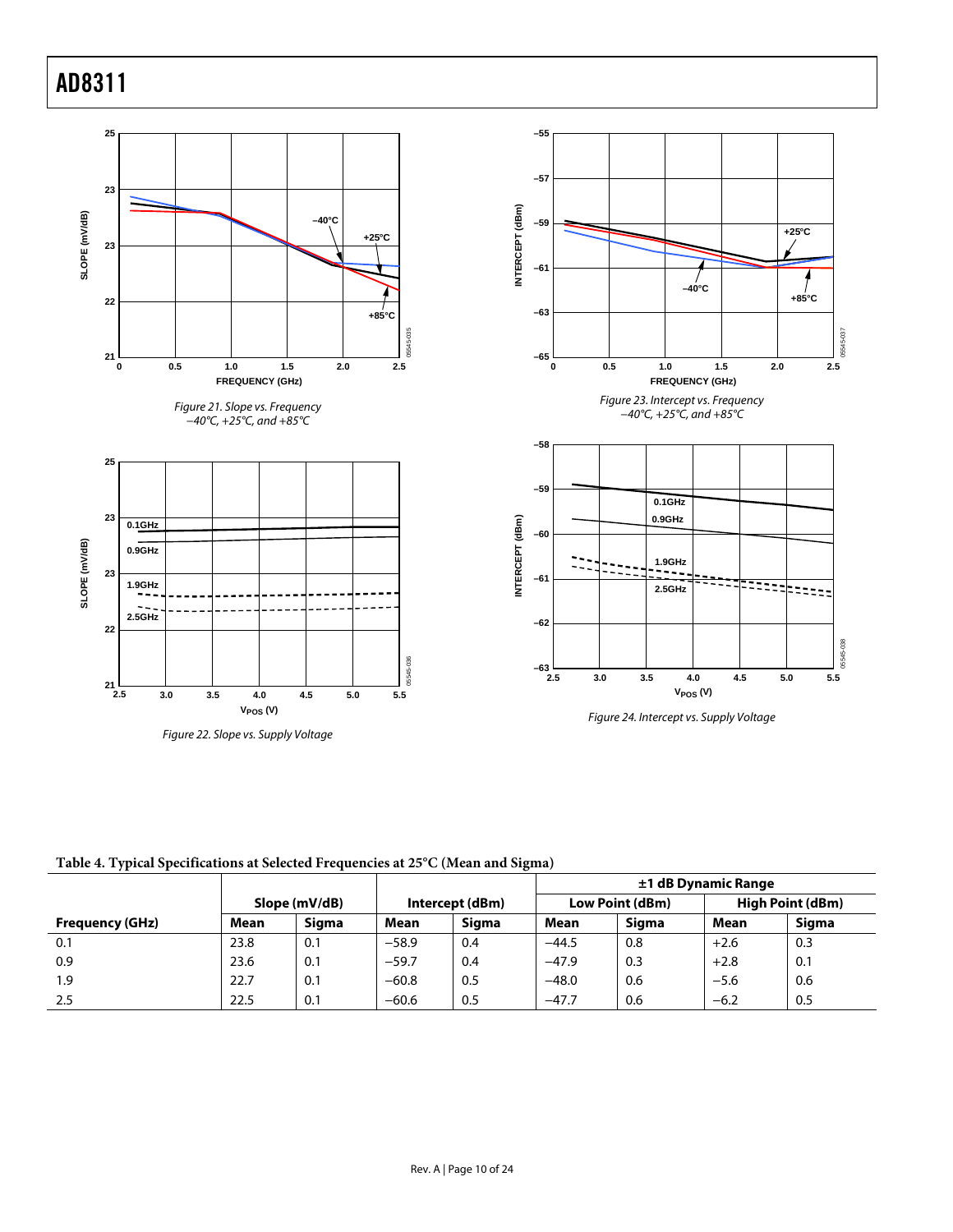### <span id="page-10-0"></span>THEORY OF OPERATION

The AD8311 is a wideband logarithmic amplifier (log amp) similar in design to the AD8313, AD8314, and AD8315. Like the AD8315, it is strictly optimized for use in power control applications rather than as a measurement device. [Figure 25](#page-10-1) shows the main features in block schematic form. The output (Pin 2, VAPC) is intended to be applied directly to the automatic power-control (APC) pin of a power amplifier module.

### **BASIC THEORY**

Logarithmic amplifiers provide a type of compression in which a signal having a large range of amplitudes is converted to one of a smaller range. The use of the logarithmic function uniquely results in the output representing the decibel value of the input. The fundamental mathematical form is

$$
V_{OUT} = V_{SLP} \log_{10} \frac{V_{IN}}{V_Z}
$$
 (1)

where:

*VIN* is the input voltage.

 $V_Z$  is called the intercept (voltage) because when  $V_{\text{IN}} = V_Z$  the argument of the logarithm is unity and thus the result is zero.

*VSLP* is called the slope (voltage), which is the amount by which the output changes for a certain change in the ratio  $(V_{\rm IN}/V_{\rm Z})$ .

<span id="page-10-1"></span>When BASE-10 logarithms are used, denoted by the function log<sub>10</sub>, V<sub>SLP</sub> represents the volts/decade, and since a decade

corresponds to 20 dB, V<sub>SLP</sub>/20 represents the volts/dB. For the AD8311, a nominal (low frequency) slope of 24 mV/dB was chosen, and the intercept  $V_Z$  was placed at −59 dBm for a sine wave input (251 μV rms). However, both the slope and the intercept are dependent on frequency.

Keeping in mind that log amps do not respond to power but only to voltages and that the calibration of the intercept is waveform dependent and is only quoted for a sine wave signal, the equivalent power response can be written as

$$
V_{OUT} = V_{DB} \left( P_{IN} - P_Z \right) \tag{2}
$$

where the input power  $P_{IN}$  and the equivalent intercept  $P_Z$  are both expressed in dBm (thus, the quantity in parentheses is simply a number of decibels), and  $V_{DB}$  is the slope expressed in mV/dB. For a log amp having a slope  $V_{DB}$  of 24 mV/dB and an intercept at −59 dBm, the output voltage for an input power of – 30 dBm is 0.024 [−30 − (−57)] = 0.696 V.

Further details about the structure and function of log amps can be found in data sheets for other log amps produced by Analog Devices. Refer to the data sheets for the AD640 and AD8307, both of which include a detailed discussion of the basic principles of operation and explain why the intercept depends on waveform, an important consideration when complex modulation is imposed on an RF carrier.



Figure 25. Block Schematic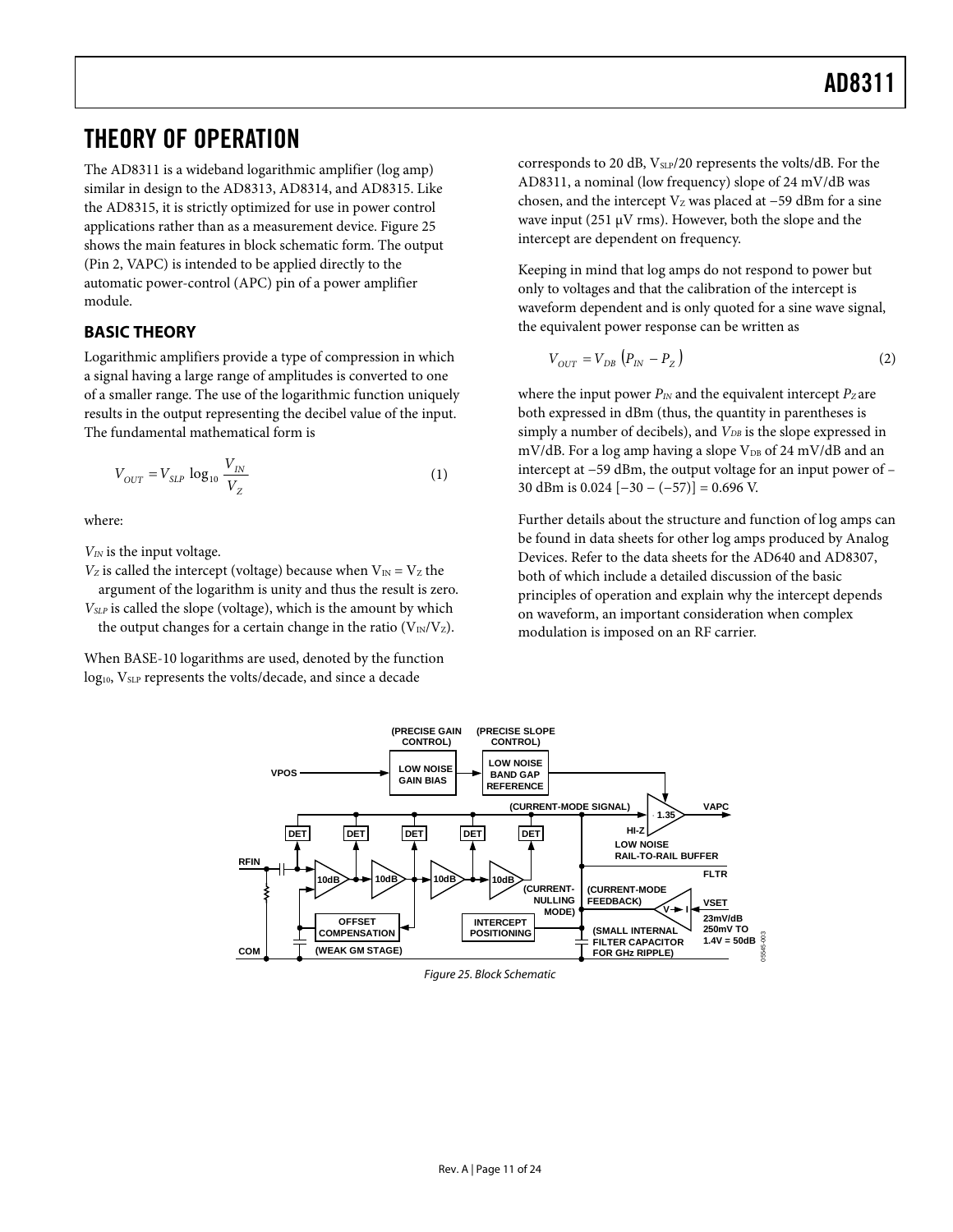<span id="page-11-0"></span>The intercept need not correspond to a physically realizable part of the signal range for the log amp. Thus, the specified intercept is −58.9 dBm at 0.1 GHz, whereas the smallest input for accurate measurement  $(a + 1$  dB error) at this frequency is higher, about −44.5 dBm. At 2.5 GHz, the +1 dB error point shifts to −47.7 dBm. This positioning of the intercept is deliberate and ensures that the  $V<sub>SET</sub>$  voltage is within the capabilities of certain digital-to-analog converters (DACs), whose outputs cannot swing below 200 mV. [Figure 26](#page-11-1) shows the 100 MHz response of the AD8311; the vertical axis represents not the output (at the VAPC pin) but the value required at the power control pin (VSET) to null the control loop. This is explained in the [Controller-Mode Log Amps](#page-11-2) section.



Figure 26. Basic Calibration of the AD8311 at 0.1 GHz

### <span id="page-11-2"></span><span id="page-11-1"></span>**CONTROLLER-MODE LOG AMPS**

<span id="page-11-3"></span>The AD8311 combines the two key functions required for the measurement and control of the power level over a moderately wide dynamic range. First, it provides the amplification needed to respond to small signals in a chain of four amplifier/limiter cells (see [Figure 25](#page-10-1)), each having a small signal gain of 10 dB and a bandwidth of approximately 3.5 GHz. At the output of each of these amplifier stages is a full-wave rectifier, essentially a square law detector cell that converts the RF signal voltages to a fluctuating current having an average value that increases with signal level. A further passive detector stage is added before the first stage. These five detectors are separated by 10 dB, spanning some 50 dB of dynamic range. Their outputs are each in the form of a differential current, making summation a simple matter. It is readily shown that the summed output can closely approximate a logarithmic function. The log conformance error, which is the overall accuracy at the extremes of this total range viewed as the deviation from an ideal logarithmic response, can be judged by reference to [Figure 6](#page-6-1), which shows that errors across the central 40 dB are moderate.

In a device intended for measurement applications, this current would then be converted to an equivalent voltage, to provide the  $log(V<sub>IN</sub>)$  function shown in Equation 1. However, the design of the AD8311 differs from standard practice in that its output needs to be a low noise control voltage for an RF power amplifier, not a direct measure of the input level. Further, it is highly desirable that this voltage be proportional to the timeintegral of the error between the actual input  $V_{IN}$  and a dc voltage VSET (applied to Pin 3, VSET). VSET defines the setpoint, a target value for the power level typically generated by a DAC.

This is achieved by converting the difference between the sum of the detector outputs (still in current form) and an internally generated current proportional to V<sub>SET</sub> to a single-sided current-mode signal. This, in turn, is converted to a voltage (at Pin 4, FLTR, the low-pass filter capacitor node) to provide a close approximation to an exact integration of the error between the power present in the termination at the input of the AD8311 and the setpoint voltage. Finally, the voltage developed across the ground-referenced filter capacitor C<sub>FLT</sub> is buffered by a special low noise amplifier of low voltage gain  $(x1.35)$  and presented at Pin 2 (VAPC) for use as the control voltage for the RF power amplifier. This buffer can provide rail-to-rail swings and can drive a substantial load current, including large capacitors. Note that the RF power amplifier is assumed to have a positive slope with RF power increasing monotonically with an increasing APC control voltage.

#### **CONTROL LOOP DYNAMICS**

In order to understand how the AD8311 behaves in a complete control loop, an expression for the current in the integration capacitor as a function of the input  $P_{IN}$  and the setpoint voltage V<sub>SET</sub> must be developed. Refer to [Figure 27.](#page-11-3)



Figure 27. Behavioral Model of the AD8311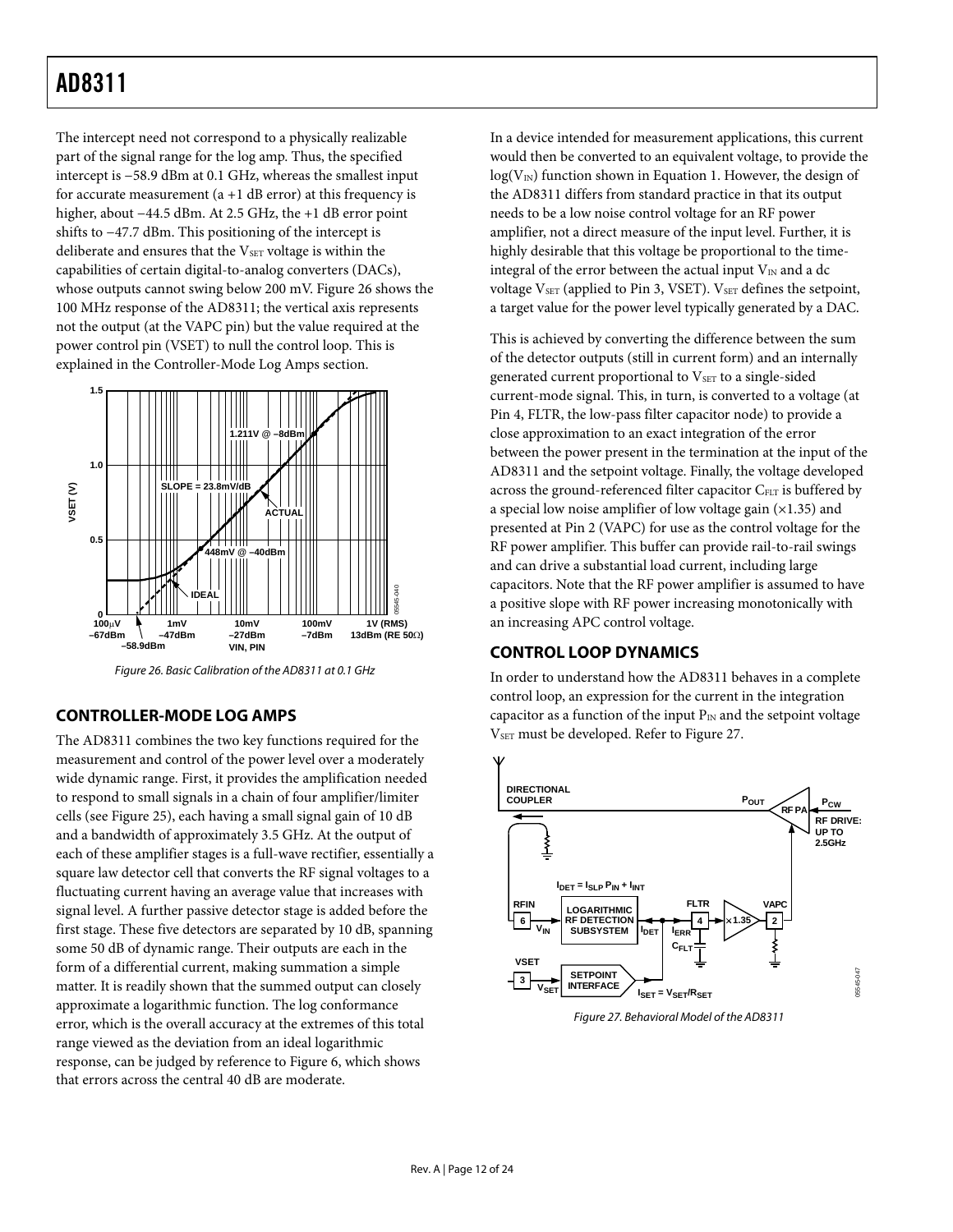First, the summed detector currents are written as a function of Equation 6 can be restated as the input power.

$$
I_{DET} = I_{SLP} \times P_{IN} + I_{INT} \tag{3}
$$

where: where:

- *VSLP* is ISLP × RSET, which has a value of 24 mV/dB. *IDET* is the partially filtered demodulated signal, whose steadystate average value is extracted through the subsequent integration step.
- *ISLP* is the slope, which has a value of 5.75 μA/dB.
- $P_{IN}$  is the input power in dBm (assuming 50  $\Omega$  input match).
- *IINT* is the current intercept which, as previously noted, is
	- dependent on the RF waveform (not the envelope). Assuming a sinusoidal input, *IINT* is 350 μA.

The current generated by the setpoint interface is simply

$$
I_{SET} = V_{SET}/R_{SET}
$$
 (4)

where the *RSET* resistor is 4.1 kΩ. The difference between this current and I<sub>DET</sub> is applied to the loop filter capacitor C<sub>ELT</sub>. At this point note that the inclusion of a filter resistor,  $R_{FLT}$ , can be helpful in improving the phase margin at low powers where the PA control gain (that is,  $\partial P_{\text{OUT}} / \partial V_{\text{APC}}$ ) is large, as is described later in this section. For now assume that  $R_{ELT}$  is zero. It follows that the voltage appearing on this capacitor,  $V_{FLT}$ , is the timeintegral of the difference current.

$$
V_{ELT}(s) = (I_{SET} - I_{DET})/sC_{ELT}
$$
\n<sup>(5)</sup>

$$
=\frac{V_{SET}/R_{SET}-I_{SLP} \times P_{IN}-I_{INT}}{sC_{FLT}}
$$
(6)

The control output  $V_{APC}$  is slightly greater than this, since the gain of the output buffer is ×1.35, plus a slight offset voltage. The polarity is such that VAPC rises to its maximum value for any value of V $_{\text{SET}}$  greater than the equivalent value of P<sub>IN</sub>. That is, the AD8311 seeks to drive the RF power to its maximum value whenever it falls below the setpoint. The use of exact integration results in a dc error that is theoretically zero, and the logarithmic detection law would ideally result in a constant response time following a step change of either the setpoint or the power level if the power-amplifier control function were likewise linear-in-dB. This latter condition is rarely true, however, and it follows that in practice the loop response time depends on the power level. This effect can strongly influence the design of the control loop.

$$
V_{APC}(s) = \frac{V_{SET} - V_{SLP} \times P_{IN} - V_{INT}}{sT}
$$
 (7)

- $V_{INT}$  is the voltage intercept given by  $I_{INT} \times R_{SET}$ , which has a value of 1.44 V.
- *T* is the effective time constant for the integration and is equal to  $R_{\text{SET}} \times C_{\text{ELT}}/1.35$ . The factor of 1.35 arises because of the voltage gain of the buffer.

So the open-loop integration time constant can be written as

$$
T_{OpenLoop} = R_{SET} \times C_{ELT} / 1.35
$$
\n(8)

To assess the closed-loop performance, refer to the block diagram in [Figure 28](#page-12-0) and calculate the loop transfer function. In general, the buffer time constant ( $\tau_{\text{BUFFER}}$ ) and the log amp time constant ( $\tau_{\text{LOGAMP}}$ ) can be neglected, except in the case of very high PA control function gains (> than 500 dB/V) and/or very wide PA control port bandwidths. Assuming that the frequency response of the output buffer and the log amp can be neglected, the overall transfer function can be expressed as

$$
P_{OUT} = \frac{\left[I_{SET} + I_{SLP} \times 30 - I_{INT}\right] \times 1.35 \times \left(G_{PA}/(1 + s\tau_{PA})\right) \times (1/sC_{ELT})}{1 + \left[I_{SLP} \times 1.35 \times \left(G_{PA}/(1 + s\tau_{PA})\right)\right] / sC_{ELT}} \tag{9}
$$

Here, *G*<sub>PA</sub> is the PA control function gain ∂P<sub>OUT</sub>/∂V<sub>APC</sub> given in dB/V, and the factor of −30 is due to the coupler.

The input power to the log amp,  $P_{IN}$ , is given in dBm and therefore is simply P<sub>OUT</sub> of the PA minus the coupler value, typically  $-30$  dB, or  $P_{IN} = P_{OUT} - 30$ .

Equation 9 assumes that the next parasitic pole in the control loop comes from the PA. For a typical PA, a 1 MHz pole is not unusual, making this a good assumption. Therefore, except for in the case of a very wide bandwidth on the PA control port (>10 MHz), *the response time and stability of the control loop is mainly determined by the characteristics of the PA*. This is true for both the gain and the phase response. It is essential to understand both the magnitude and frequency response of the power amplifier control port.

<span id="page-12-0"></span>

Figure 28. Control Loop Block Diagram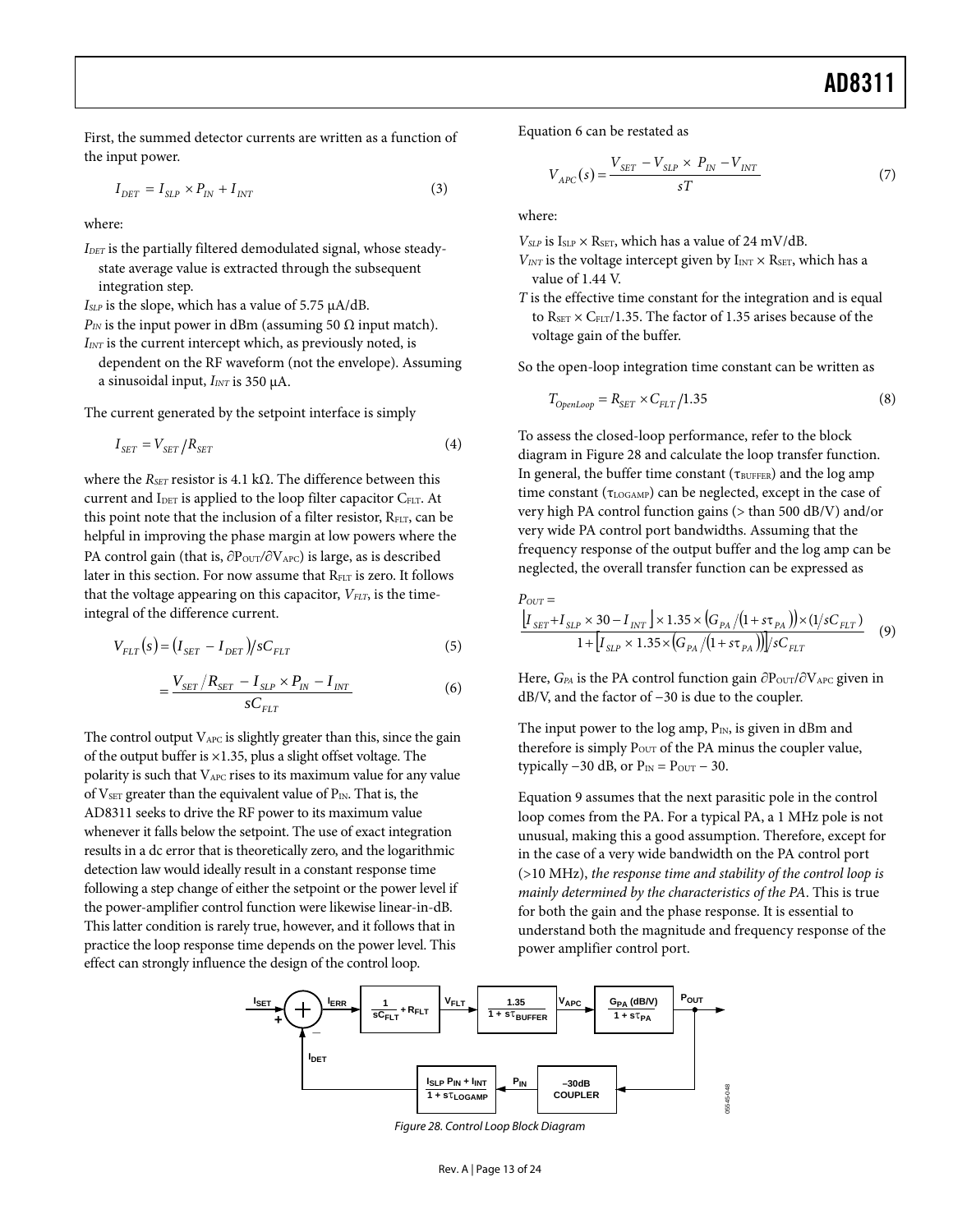<span id="page-13-0"></span>Continuing with the stability analysis, the gain of the control loop can be expressed as

$$
\frac{\partial P_{OUT}}{\partial I_{SET}} = \frac{k}{1 + kA} \tag{10}
$$

where:

$$
k = \frac{1.35 \times G_{PA} \times (1/sC_{FLT})}{1 + s\tau_{PA}} \text{ (dB/A)}
$$
 (11)

$$
A = I_{SLP} \text{ (A/dB)} \tag{12}
$$

<span id="page-13-2"></span>The effect of the zero resistor, *R<sub>FLT</sub>*, can be easily included by replacing  $(1/sC<sub>ELT</sub>)$  with  $(R<sub>ELT</sub> + 1/sC<sub>ELT</sub>)$ . The criteria for loop stability can be derived by setting the denominator of Equation 10 equal to 0, giving

$$
0 = 1 + \frac{1.35 \times (1 + sR_{FLT}C_{FLT})}{(1 + s\tau_{PA}) \times sC_{FLT}/(G_{PA} \times I_{SLP})}
$$
(13)

From Equation 13, the closed-loop integration time constant is given by

$$
T_{ClosedLoop} = C_{ELT} / (G_{PA} \times I_{SLP} \times 1.35)
$$
\n(14)

The gain and phase margins of the control loop can be deduced from the Bode plots of Equation 13.

### **BASIC CONNECTIONS**

[Figure 29](#page-13-1) shows the basic connections for operating the AD8311, and [Figure 30](#page-13-2) shows a block diagram of a typical application. The AD8311 is typically used in the RF power control loop of a mobile handset.

A supply voltage of 2.7 V to 5.5 V is required for the AD8311. The supply to the VPOS pin should be decoupled with a low inductance 0.1 μF surface-mount ceramic capacitor, close to the device. The AD8311 has an internal input coupling capacitor, which negates the need for external ac-coupling. This capacitor, along with the low frequency input impedance of the device of approximately 2.14 kΩ, sets the minimum usable input frequency to around 0.016 GHz. A broadband 50  $\Omega$  input match is achieved in this example by connecting a 52.3  $\Omega$ resistor between RFIN and ground. A Smith chart plot of input impedance vs. frequency is shown in [Figure 14.](#page-7-0) Other coupling methods are also possible (see the [Input Coupling Options](#page-15-1) section).

<span id="page-13-1"></span>

Figure 29. Basic Connections



Figure 30. Typical Application

In a power control loop, the AD8311 provides both the detector and controller functions. A sample of the power amplifier's (PA) output power is coupled to the RF input of the AD8311, usually via a directional coupler. In dual mode applications, where there are two PAs and two directional couplers, the outputs of the directional couplers can be passively combined (both PAs will never be turned on simultaneously) before being applied to the AD8311.

A setpoint voltage is applied to VSET from the controlling source (generally this is a DAC). Any imbalance between the RF input level and the level corresponding to the setpoint voltage is corrected by the AD8311's VAPC output that drives the gain control terminal of the PA. This restores a balance between the actual power level sensed at the input of the AD8311 and the value determined by the setpoint. This assumes that the gain control sense of the variable gain element is positive, that is, an increasing voltage from VAPC tends to increase gain.

VAPC can swing from 200 mV to within 100 mV of the supply rail and can source up to 6 mA. If the control input of the PA needs to source current, a suitable load resistor can be connected between VAPC and COMM. The output swing and current sourcing capability of VAPC is shown in [Figure 11](#page-7-1).

### **RANGE ON VSET AND RFIN**

The relationship between the RF input level and the setpoint voltage follows from the nominal transfer function of the device (see [Figure 4](#page-6-2), [Figure 5](#page-6-3), [Figure 7,](#page-6-2) and [Figure 8\)](#page-6-4). At 0.9 GHz, for example, a voltage of 1 V on VSET indicates a demand for −18 dBm at RFIN. The corresponding power level at the output of the power amplifier is greater than this amount due to the attenuation through the directional coupler.

For setpoint voltages of less than approximately 150 mV,  $V_{APC}$ unconditionally remains at its minimum level of approximately 300 mV. This feature can be used to prevent any spurious emissions during power-up and power-down phases.

Above 250 mV, V<sub>SET</sub> has a linear control range up to 1.4 V, corresponding to a dynamic range of 50 dB. This results in a slope of 23.8 mV/dB, or approximately 42.0 dB/V.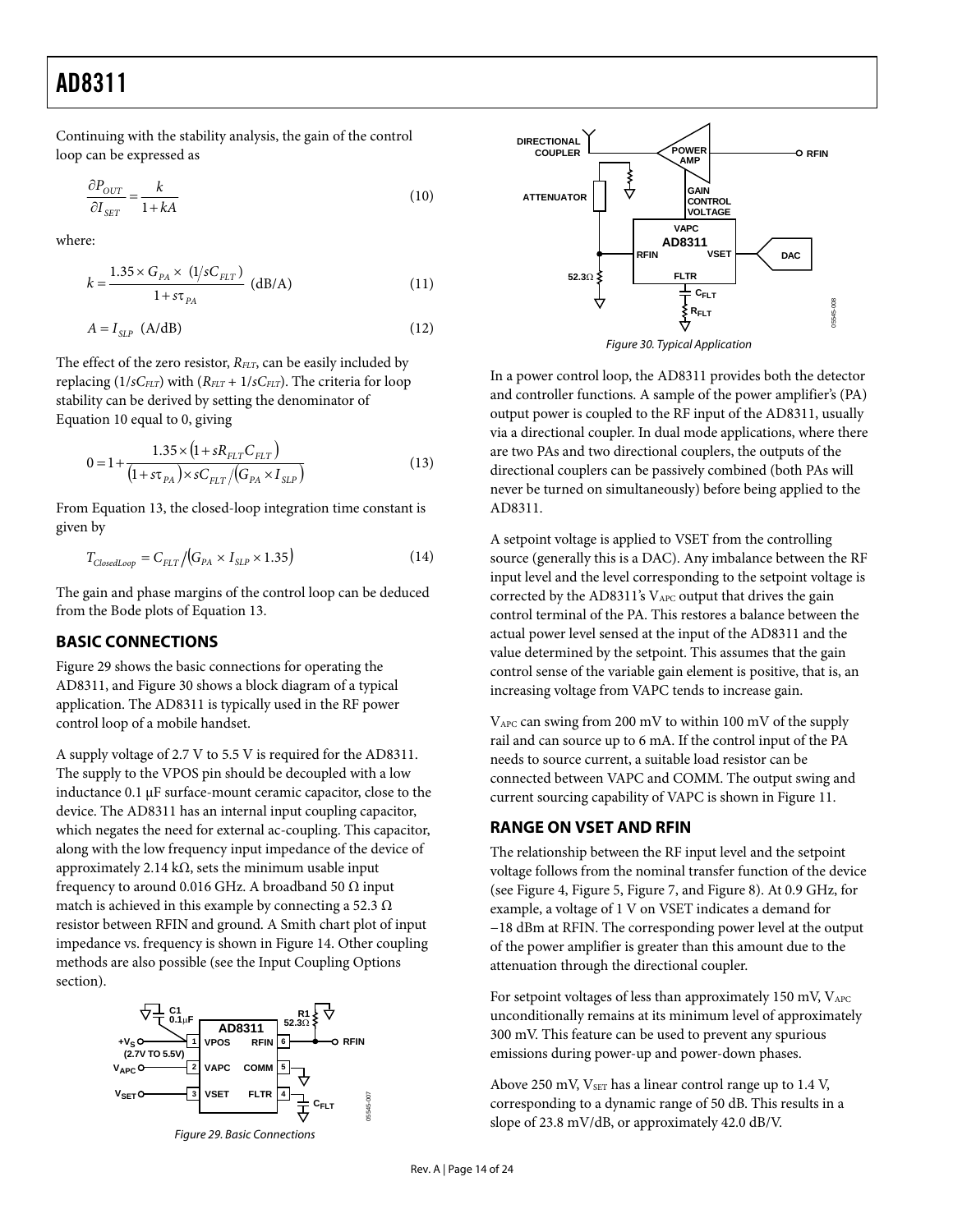### <span id="page-14-0"></span>**TRANSIENT RESPONSE**

The time domain response of power amplifier control loops, using any kind of controller, is only partially determined by the choice of filter. In the case of the AD8311, the filter has a true integrator form 1/sT as shown in Equation 7, with a time constant given by Equation 8. The large signal step response is also strongly dependent on the form of the gain-control law. Nevertheless, some simple rules can be applied. When the filter capacitor CFLT is very large it dominates the time domain response, but the incremental bandwidth of this loop still varies as VAPC traverses the nonlinear gain-control function of the PA. This bandwidth is highest at the point where the slope of the tangent drawn on the PA power-control curve is greatest—that is, for power outputs near the center of the PA's range—and is much reduced at both the minimum and the maximum power levels, where the slope of the gain control curve is lowest due to its S-shaped form.

Using smaller values of C<sub>FLT</sub>, the loop bandwidth generally increases in inverse proportion to its value. Eventually, however, a secondary effect appears due to the inherent phase lag in the power amplifier's control path, some of which can be due to parasitic or deliberately added capacitance at the VAPC pin. This results in the characteristic poles in the ac loop equation moving off the real axis and thus becoming complex (and somewhat resonant). This is a classic aspect of control loop design. The lowest permissible value of C<sub>FLT</sub> needs to be determined experimentally for a particular amplifier. For GSM and DCS power amplifiers,  $C_{FLT}$  typically ranges from 150 pF to 300 pF.

In many cases, some improvement in the worst-case response time can be achieved by including a small resistor in series with CFLT; this generates an additional zero in the closed-loop transfer function, which serves to cancel a higher order pole in the overall loop. A more complex filter network can be used to minimize the settling time of the loop—for example, a combination of the main capacitor, C<sub>FLT</sub>, shunted by a second capacitor and resistor series.

### **MOBILE HANDSET POWER CONTROL EXAMPLE**

[Figure 31](#page-14-1) shows a complete power amplifier control circuit for a dual mode handset. The PF08123B (Hitachi), a dual mode (GSM, DCS) PA, is driven by a nominal power level of +3 dBm. The PA has a single gain control line; the band to be used is selected by applying either 0 V or 2 V to the PA's VCTL input.

05545-049



<span id="page-14-1"></span>Figure 31. Dual Mode (GSM/DCS) PA Control Example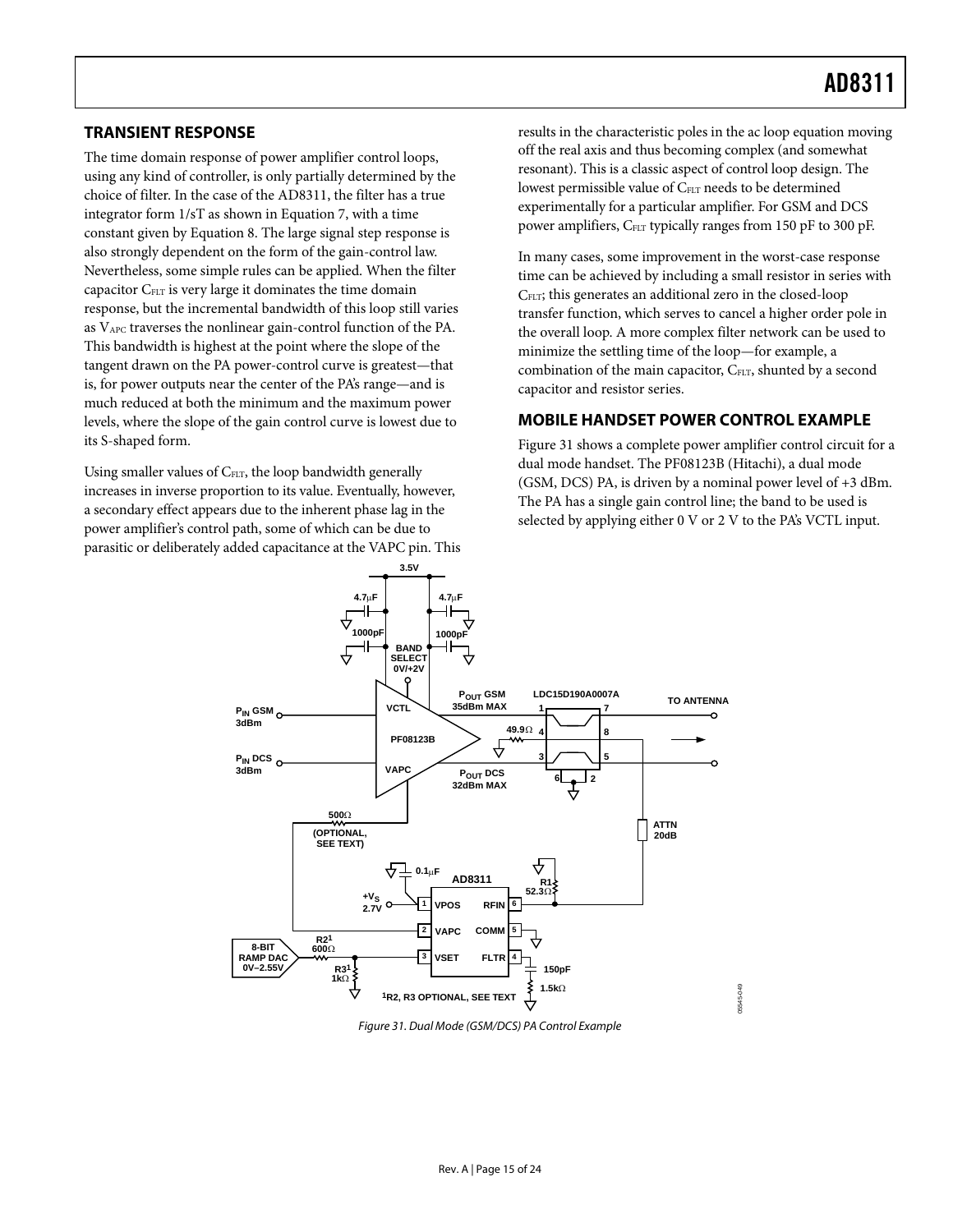<span id="page-15-0"></span>Some of the output power from the PA is coupled off using a dual-band directional coupler (Murata part number LDC15D190A0007A). This has a coupling factor of approximately +19 dB for the GSM band and +14 dB for DCS and an insertion loss of 0.38 dB and 0.45 dB, respectively. Because the PF08107B transmits a maximum power level of +35 dBm for GSM and +32 dBm for DCS, additional attenuation of 20 dB is required before the coupled signal is applied to the AD8311. This results in peak input levels to the AD8311 of −4 dBm (GSM) and −2 dBm (DCS). While the AD8311 gives a linear response for input levels up to +2 dBm, for highly temperature-stable performance at maximum PA output power the maximum input level should be limited to approximately −2 dBm (see [Figure 5](#page-6-3) and [Figure 7\)](#page-6-2). This does, however, reduce the sensitivity of the circuit at the low end.

The operational setpoint voltage, in the range 250 mV to 1.4 V, is applied to the VSET pin of the AD8311. This typically is supplied by a DAC. The AD8311's VAPC output drives the level control pin of the power amplifier directly. VAPC reaches a maximum value of approximately 2.5 V on a 2.7 V supply while delivering the 3 mA required by the level control input of the PA. This is more than sufficient to exercise the gain control range of the PA.

During initialization and completion of the transmit sequence, VAPC should be held at its minimum level of 300 mV by keeping V<sub>SET</sub> below 150 mV.

<span id="page-15-2"></span>In this example,  $V_{\text{SET}}$  is supplied by an 8-bit DAC that has an output range from 0 V to 2.55 V or 10 mV per bit. This sets the control resolution of  $V_{\text{SET}}$  to 0.4 dB/bit (0.04 dB/mV times 10 mV). If finer resolution is required, the DAC's output voltage can be scaled using two resistors as shown. This converts the DAC's maximum voltage of 2.55 V down to 1.6 V and increases the control resolution to 0.25 dB/bit.

<span id="page-15-1"></span>A filter capacitor  $(C_{FLT})$  must be used to stabilize the loop. The choice of CFLT depends to a large degree on the gain control dynamics of the power amplifier, something that is frequently poorly characterized, so some trial and error might be necessary.

In this example, a 150 pF capacitor is used and a 1.5 kΩ series resistor is included. This adds a zero to the control loop and increases the phase margin, which helps to make the step response of the circuit more stable when the PA output power is low and the slope of the PA's power control function is the steepest.

A smaller filter capacitor can be used by inserting a series resistor between VAPC and the control input of the PA. A series resistor works with the input impedance of the PA to create a resistor divider, which reduces the loop gain. The size of the resistor divider ratio depends on the available output swing of VAPC and the required control voltage on the PA.

This technique can also be used to limit the control voltage in situations where the PA cannot deliver the power level being demanded by VAPC. Overdrive of the control input of some PAs causes increased distortion. It should be noted, however, that if the control loop opens (that is,  $V_{APC}$  goes to its maximum value in an effort to balance the loop), the quiescent current of the AD8311 increases somewhat, particularly at supply voltages greater than 3 V.

[Figure 32](#page-15-2) shows the relationship between  $V<sub>SET</sub>$  and output power ( $P_{\text{OUT}}$ ) at 0.9 GHz. The overall gain control function is linear in dB for a dynamic range of over 40 dB. Note that for V<sub>SET</sub> voltages below 300 mV, the output power drops off steeply as VAPC drops toward its minimum level of 300 mV.



### **POWER-ON AND POWER-OFF**

The AD8311 can be completely disabled by pulling the supply voltage to ground. The voltage on VSET should be kept below 150 mV during power-on and power-off to prevent any unwanted transients on VAPC.

### **INPUT COUPLING OPTIONS**

The internal 5 pF coupling capacitor of the AD8311 and the low frequency input impedance of 2.14 kΩ give a high-pass input corner frequency of approximately 16 MHz. This sets the minimum operating frequency. [Figure 33](#page-16-1), [Figure 34](#page-16-2), and [Figure 35](#page-16-3) shows three options for input coupling. A broadband resistive match can be implemented by connecting a shunt resistor to ground at RFIN ([Figure 33](#page-16-1)). This 52.3  $\Omega$  resistor (other values can also be used to select different overall input impedances) combines with the input impedance of the AD8311 to give a broadband input impedance of 50  $\Omega$ . While the input resistance and capacitance ( $C_{IN}$  and  $R_{IN}$ ) of the AD8311 vary from device to device by approximately ±20%, as well as in the same device over a range of frequencies [\(Figure 14\)](#page-7-0), the dominance of the external shunt resistor means that the variation in the overall input impedance is close to the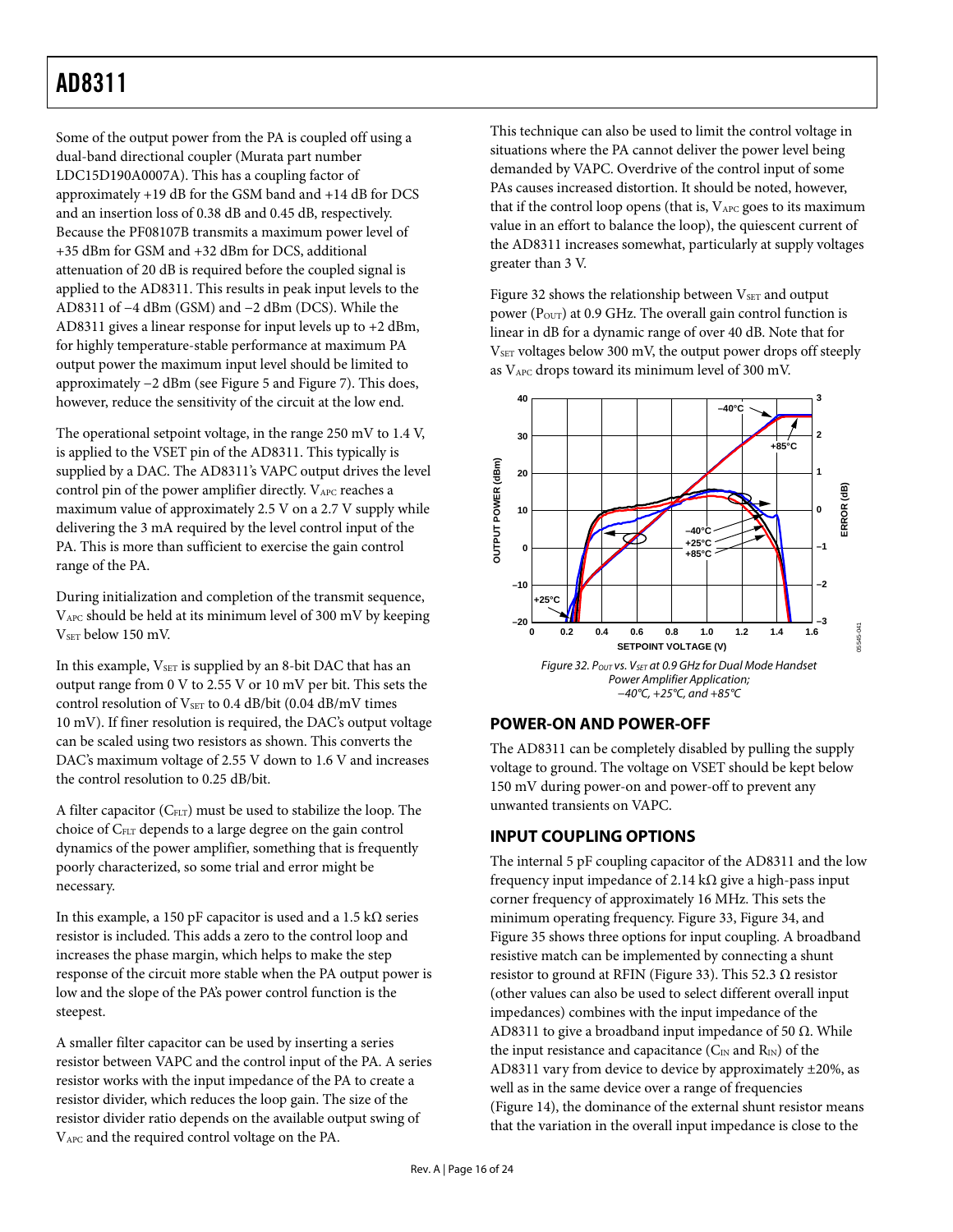<span id="page-16-0"></span>tolerance of the external resistor. This method of matching is most useful in wideband applications or in multiband systems where there is more than one operating frequency.

A reactive match can also be implemented as shown in [Figure 34](#page-16-2). This is not recommended at low frequencies because device tolerances dramatically vary the quality of the match due to the large input resistance. For low frequencies, [Figure 33](#page-16-1) or [Figure 35](#page-16-3) is recommended.

In [Figure 34](#page-16-2), the matching components are drawn as generic reactances. Depending on the frequency, the input impedance, and the availability of standard value components either a capacitor or an inductor is used. As in the previous case, the input impedance at a particular frequency is plotted on a Smith Chart and matching components are chosen (shunt or series L, shunt or series C) to move the impedance to the center of the chart.



<span id="page-16-4"></span><span id="page-16-1"></span>Figure 33. Broadband Resistive Input Coupling Option



<span id="page-16-2"></span>Figure 34. Narrow Band Reactive Input Coupling Option



Figure 35. Series Attention Input Coupling Option

<span id="page-16-5"></span><span id="page-16-3"></span>[Figure 35](#page-16-3) shows a third method for coupling the input signal into the AD8311. A series resistor connected to the RF source combines with the input impedance of the AD8311 to resistively divide the input signal being applied to the input. This has the advantage of very little power being tapped off in RF power transmission applications.

#### **TEMPERATURE DRIFT**

[Figure 36](#page-16-4) shows the log slope and error over temperature for a 0.9 GHz input signal. Error due to drift over temperature consistently remains within  $\pm 1$  dB and only begins to exceed this limit when the ambient temperature goes above +65 °C and below −20 °C. For all frequencies using a reduced temperature range, higher measurement accuracy is achievable.



#### **DEVICE CALIBRATION AND ERROR CALCULATION**

The measured transfer function of the AD8311 at 0.9 GHz is shown in [Figure 37](#page-16-5). The figure shows plots of both input power and calculated error vs. setpoint voltage.

The vertical axis represents the input power required at the RFIN pin to null the control loop when a VSET voltage is applied. As the setpoint voltage varies from about 0.2 V to 1.5 V, the corresponding input power varies from −60 dBm to +10 dBm.



Because slope and intercept vary from device to device, boardlevel calibration must be performed to achieve high accuracy.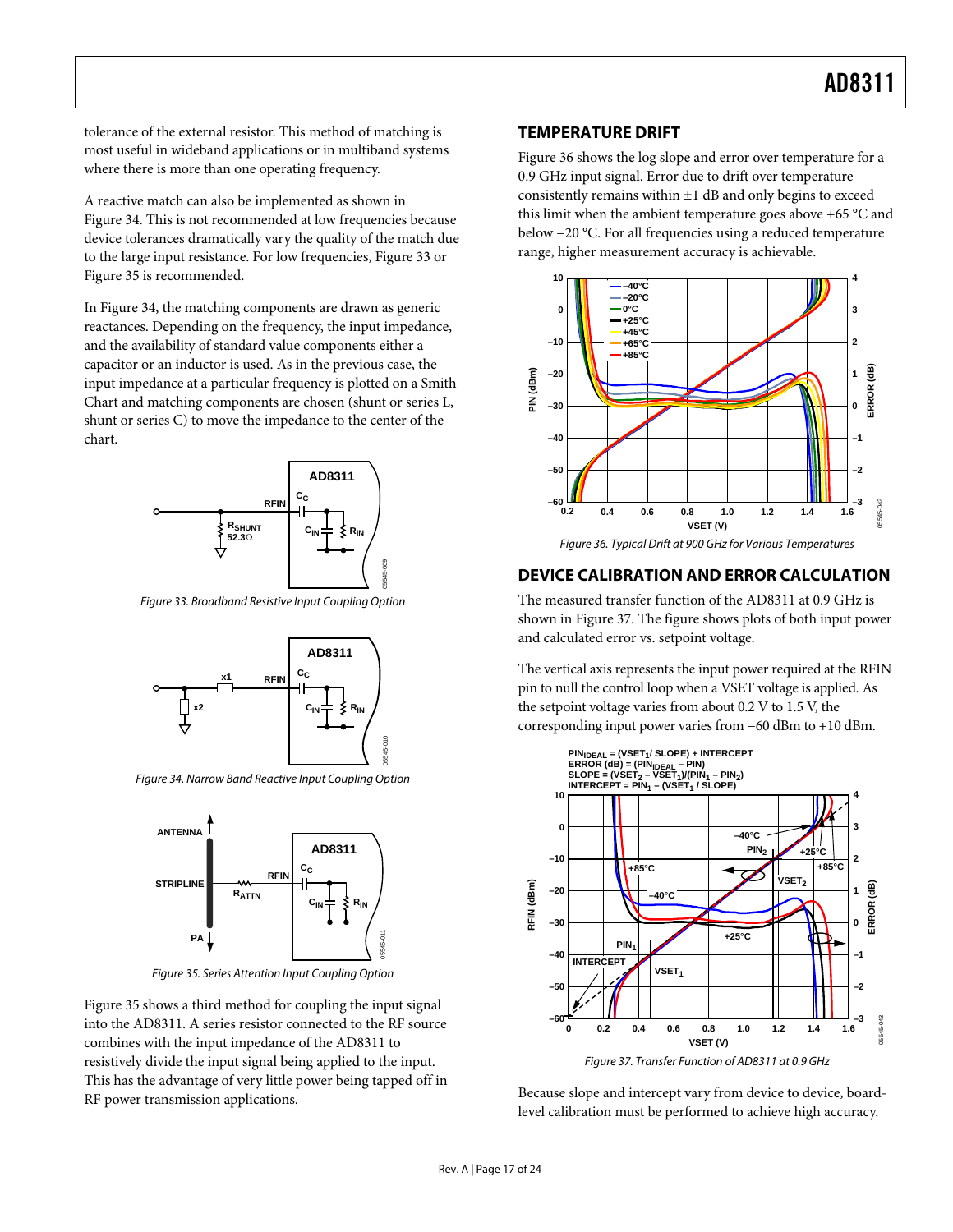<span id="page-17-0"></span>In a control loop, calibration is performed by applying two levels to the AD8311's setpoint voltage and measuring the corresponding power. The calibration points are generally chosen to be within the linear-in-dB operating range of the device (see [Figure 37](#page-16-5)). Calculation of slope and intercept is done using the equations

$$
SLOPE = (V_{SET2} - V_{SET1})/(P_{IN2} - P_{IN1})
$$
\n(15)

$$
INTERCEPT = P_{INI} - (V_{SET1} / SLOPE)
$$
 (16)

Once slope and intercept have been calculated, an equation can be written which allows calculation of an (unknown) power based on the setpoint voltage.

$$
P_{IN} = (V_{SET} / SLOPE) + INTERCEPT
$$
 (17)

<span id="page-17-1"></span>Using Equation 17 as a reference for the ideal input power, the log conformance error of the measured data can be calculated:

$$
ERROR(dB) = (P_{IN, IDEAL} - P_{IN, MEASURED})
$$
\n(18)

[Figure 37](#page-16-5) includes a plot of the error at 25°C, the temperature at which the AD8311 is calibrated. Note that the error is not zero. This is because the AD8311 does not perfectly follow the ideal  $V<sub>SET</sub>$  vs.  $P<sub>IN</sub>$  equation, even within its operating region. The error at the calibration points (0.45 V and 1.15 V in this case) is, however, equal to zero by definition.

[Figure 37](#page-16-5) also includes error plots for the output voltage at −40°C and +85 °C. These error plots are calculated using the slope and intercept at +25°C. This is consistent with calibration in a mass-production environment where calibration at temperature is not practical.

### **SELECTING CALIBRATION POINTS TO IMPROVE ACCURACY OVER A REDUCED RANGE**

In some applications very high accuracy is required at just one power level or over a reduced input range. For example, in a wireless transmitter, the accuracy of the high power amplifier (HPA) is most critical at or close to full power.

<span id="page-17-2"></span>[Figure 38](#page-17-1) shows the same measured data as [Figure 37.](#page-16-5) Notice that accuracy is very high from −15 dBm to 0 dBm. Below −15 dBm the error increases to about −2 dB. This is because the calibration points have been changed to approximately 0.975 V and 1.3 V.



Figure 38. Output Voltage and Error vs. P<sub>IN</sub> with 2-Point Calibration at Approximately 0.975 V and 1.3 V

Calibration points should be chosen to suit the application at hand. In general, though, the calibration points should never be chosen in the nonlinear portion of the log amp's transfer function (above 1.4 V or below 0.35 V in this case).

[Figure 39](#page-17-2) shows how calibration points can be adjusted to increase dynamic range, but at the expense of linearity. In this case the calibration points for slope and intercept are set at 0.37 V and 1.37 V. These points are at the end of the device's linear range. Once again at 25°C we see an error of 0 dB at the calibration points. Note also that the range over which the AD8311 maintains an error of less than ±0.5 dB is extended to more than 45 dB at 25°C and more than 40 dB over temperature. The disadvantage of this approach is that linearity suffers, especially in the middle of the range.



Figure 39. Dynamic Range Extension by Choosing Calibration Points that are Close to the End of the AD8311's Linear Range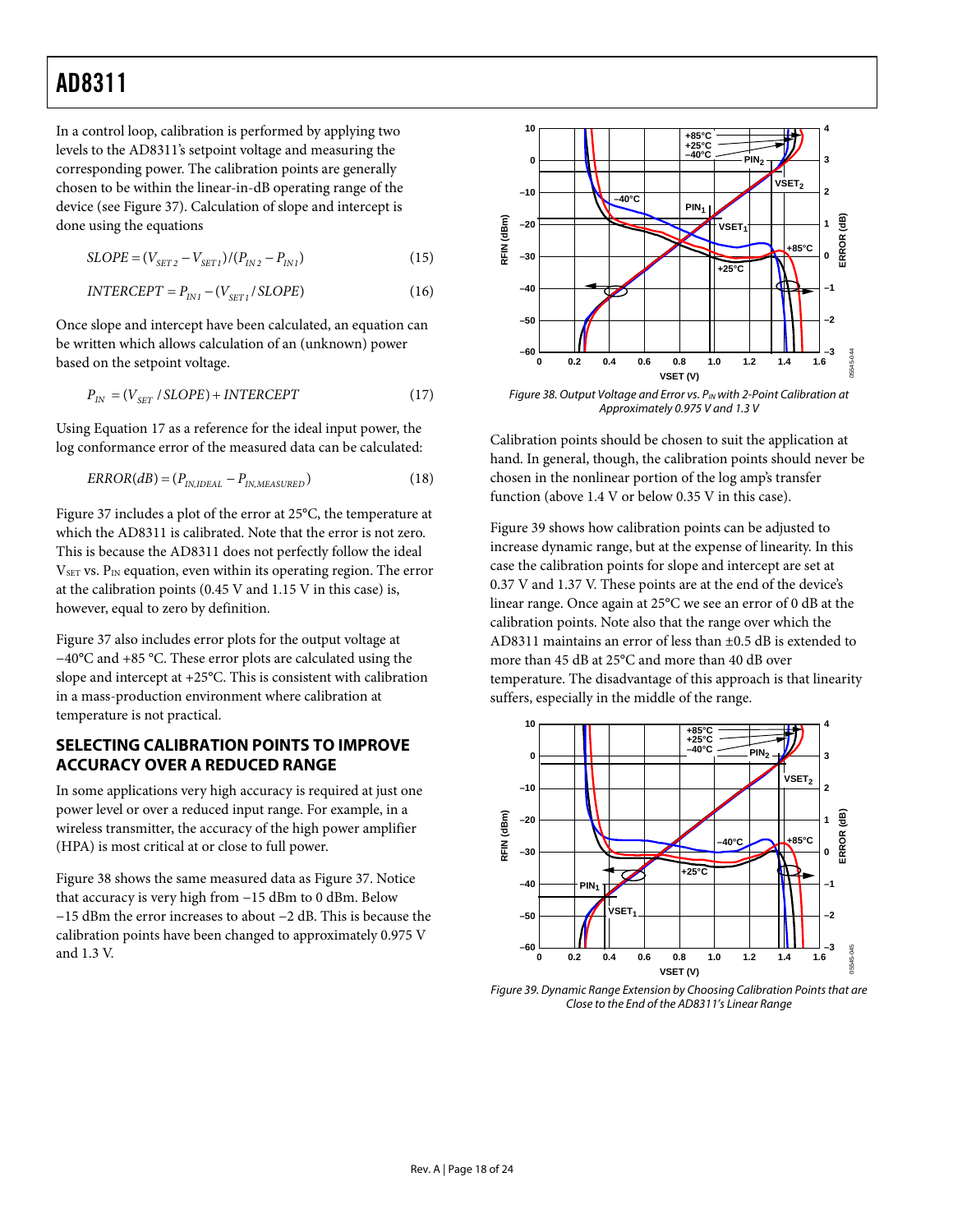<span id="page-18-0"></span>Another way of presenting the error function of a log amp detector is shown in [Figure 40](#page-18-1). In this case, the dB error at hot and cold temperatures is calculated with respect to the transfer function at ambient. This is a key difference in comparison to the previous plots. Up to now, all errors have been calculated with respect to the ideal transfer function at ambient.

When we use this alternative technique, the error at ambient becomes by definition equal to 0 (see [Figure 40](#page-18-1)).

<span id="page-18-1"></span>This would be valid if the device transfer function perfectly followed the ideal  $P_{IN} = V_{SET} / SLOPE + INTERCEPT$  equation. However since a log amp in practice never perfectly follows this equation (especially outside of its linear operating range), this plot tends to artificially improve linearity and extend the dynamic range. This plot is a useful tool for estimating temperature drift at a particular power level with respect to the (nonideal) response at ambient. However, achieving this level of accuracy in an end application requires calibration at multiple points in the device's operating range.



Figure 40. Error vs. Temperature with respect to Output Voltage at 25 °C

### **DEVICE HANDLING**

The wafer-level chip scale package consists of solder bumps connected to the active side of the die. The part is lead-free with 95.5% tin, 4.0% silver, and 0.5% copper solder bump composition. The WLCSP package can be mounted on printed circuit boards using standard surface-mount assembly techniques; however, caution should be taken to avoid damaging the die. See the [AN-617](http://www.analog.com/UploadedFiles/Application_Notes/35039106175745AN617_a.pdf#xml=http://search.analog.com/search/pdfPainter.aspx?url=http://www.analog.com/UploadedFiles/Application_Notes/35039106175745AN617_a.pdf&fterm=AN-617&fterm=AN-617&la=en) application note for additional information. WLCSP devices are bumped die, and exposed die can be sensitive to light condition, which can influence specified limits.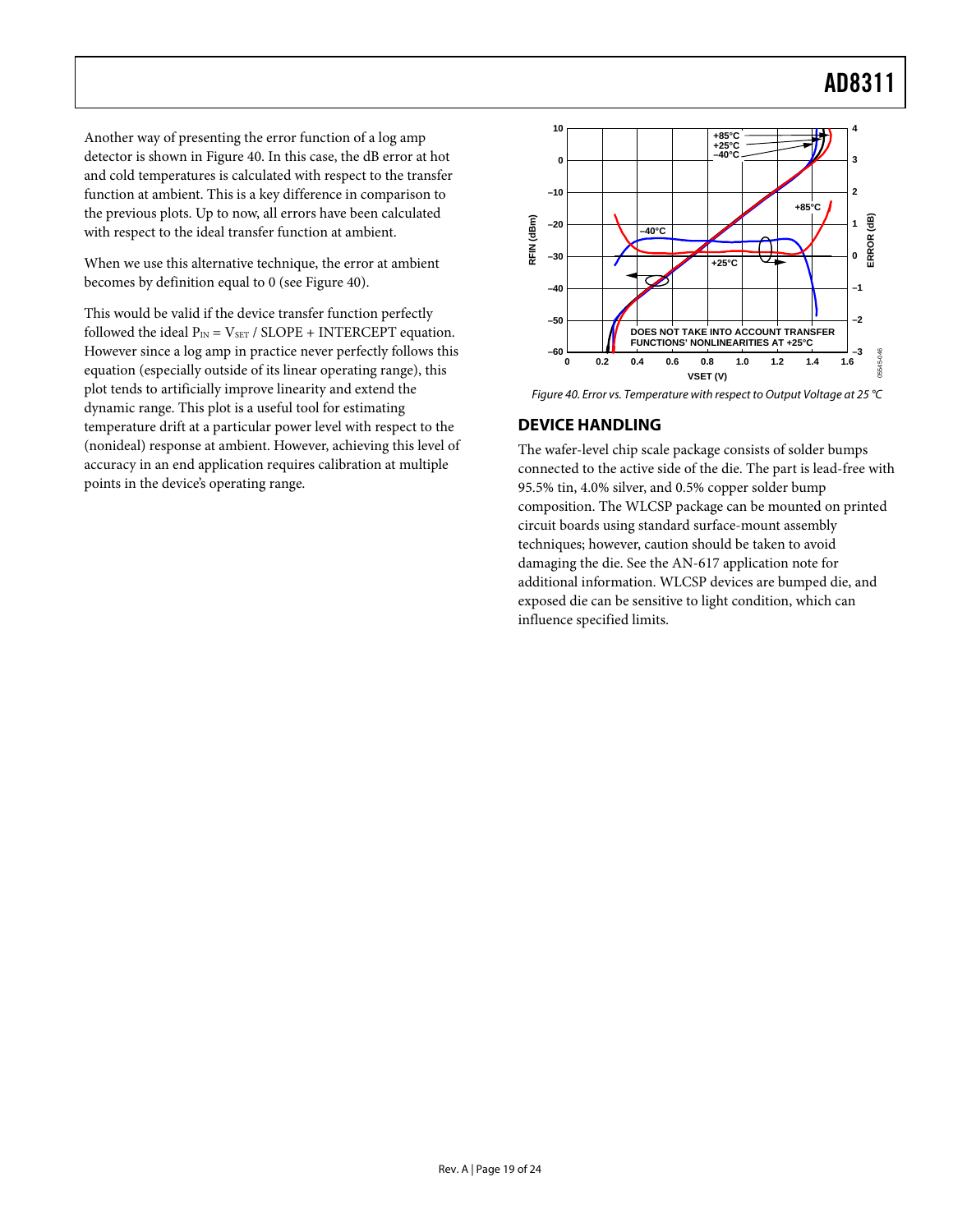### <span id="page-19-0"></span>EVALUATION BOARD

[Figure 41](#page-19-1) shows the schematic of the AD8311 WLCSP evaluation board. The layout and silkscreen of the component and circuit sides are shown in [Figure 42](#page-20-0) to [Figure 45.](#page-20-1) The board is powered by a single supply in the range 2.7 V to 5.5 V. The power supply is decoupled by a 0.1 μF capacitor. A 100 pF capacitor provides additional supply decoupling, but is not necessary for basic operation.

[Table 5](#page-20-2) details the various configuration options of the evaluation board.

For operation in controller mode, both jumpers J1 and J2 should be removed. The setpoint voltage is applied to VSET, RFIN is connected to the RF source (PA output or directional coupler), and VAPC is connected to the gain control pin of the PA. When used in controller mode, a capacitor must be installed in C4 for loop stability (R2 must also be installed, 0  $\Omega$  by default). For GSM/DCS handset power amplifiers, this capacitor should typically range from 150 pF to 300 pF.

A quasi-measurement mode (where the AD8311 delivers an output voltage that is proportional to the log of the input signal) can be implemented, to establish the relationship between VSET and RFIN, by installing the two jumpers J1 and J2. This mimics an AGC loop. To establish the transfer function of the log amp, the RF input should be swept while the voltage on VSET is measured, that is, the SMA connector labeled VSET now acts as an output. This is the simplest method to validate operation of the evaluation board. When operated in this mode, a large capacitor (0.01 μF or greater) must be installed in C4 (filter capacitor) to ensure loop stability. The op amp must be powered with a nominal voltage of 2.7 V to 5.5 V with the VS supply. Alternately, J3 can be installed to power the op amp with the AD8311's VPOS power supply.



<span id="page-19-1"></span>Figure 41. Evaluation Board Schematic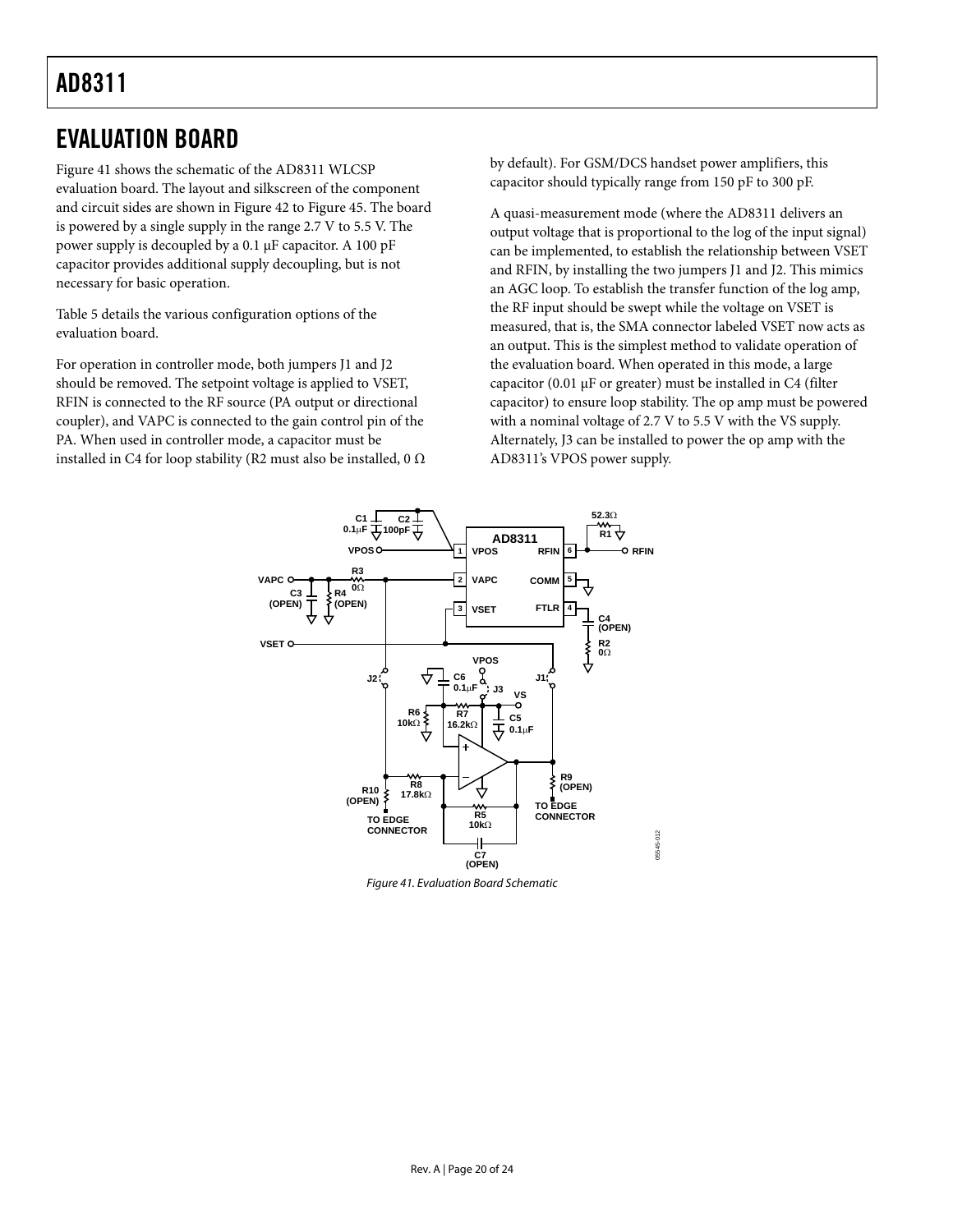05545-015

35545-015



Figure 43. Layout of Circuit Side (WLCSP)

<span id="page-20-2"></span><span id="page-20-1"></span>

<span id="page-20-0"></span>

|            | Figure 42. Layout of Component Side (WLCSP)                                                                                                                                                                                                                                                                                                                                                                                  | Figure 44. Silkscreen of Component Side (WLCSP) | 5545-0                                                      |
|------------|------------------------------------------------------------------------------------------------------------------------------------------------------------------------------------------------------------------------------------------------------------------------------------------------------------------------------------------------------------------------------------------------------------------------------|-------------------------------------------------|-------------------------------------------------------------|
|            |                                                                                                                                                                                                                                                                                                                                                                                                                              | 9 V                                             | 51A                                                         |
|            |                                                                                                                                                                                                                                                                                                                                                                                                                              | <b>809V</b><br>GND<br>A01035B                   | <b>ANALOG</b><br><b>DEVICES</b><br>15545-016                |
|            | 05545-013<br>Figure 43. Layout of Circuit Side (WLCSP)                                                                                                                                                                                                                                                                                                                                                                       | Figure 45. Silkscreen of Circuit Side (WLCSP)   |                                                             |
| Component  | Table 5. Evaluation Board Configuration Options<br><b>Function</b>                                                                                                                                                                                                                                                                                                                                                           |                                                 | <b>Default Condition</b>                                    |
| VPOS, GND  | Supply and Ground Vector Pins.                                                                                                                                                                                                                                                                                                                                                                                               |                                                 | Not Applicable                                              |
| R1         | Input Interface. The 52.3 $\Omega$ resistor in Position R1 combines with the AD8311's internal input<br>impedance to give a broadband input impedance of around 50 $\Omega$ . Note that the AD8311's<br>RF input is internally ac-coupled.                                                                                                                                                                                   |                                                 | $R1 = 52.3 \Omega$ (Size 0402)                              |
| R3, R4, C3 | Output Interface. R4 and C3 can be used to check the response of V <sub>APC</sub> to capacitive and<br>resistive loading. R3/R4 can be used to reduce the slope of VAPC.                                                                                                                                                                                                                                                     |                                                 | $R3 = 0 \Omega$ (Size 0402)<br>$R4 = C3 =$ open (Size 0402) |
| C1, C2     | Power Supply Decoupling. The nominal supply decoupling consists of a 0.1 µF capacitor at<br>C1. C2 can be used for additional supply decoupling.                                                                                                                                                                                                                                                                             |                                                 | $C1 = 0.1 \mu F$ (Size 0402)<br>$C2 = 100$ pF (Size 0402)   |
| C4, R2     | Filter Capacitor. The response time of V <sub>APC</sub> can be modified by placing a capacitor between<br>FLTR (Pin 4) and ground. The control loop phase margin can be increased by adding a series<br>resistor.                                                                                                                                                                                                            |                                                 | $C4 =$ open (Size 0402)<br>$R2 = 0 \Omega$ (Size 0402)      |
| J1, J2, J3 | Measurement Mode. A quasi-measurement mode can be implemented by installing J1 and<br>J2 (connecting an inverted $V_{APC}$ to $V_{SET}$ ) to yield the nominal relationship between RFIN and<br>VSET. In this mode, a large capacitor (0.01 µF or greater) must be installed in C4. J3 can be<br>installed to power the op-amp with the VPOS power supply. Alternately, the op-amp can be<br>powered with the VS supply pin. |                                                 | $J1, J2 =$ installed<br>$J3$ = installed                    |
| R9, R10    | Alternate Interface. R5 and R6 allow for VOUT and VSET to be accessible from the edge<br>connector, which is only used for characterization.                                                                                                                                                                                                                                                                                 |                                                 | $R9 = R10 = open$<br>(Size 0402)                            |
|            | Rev. A   Page 21 of 24                                                                                                                                                                                                                                                                                                                                                                                                       |                                                 |                                                             |



Figure 45. Silkscreen of Circuit Side (WLCSP)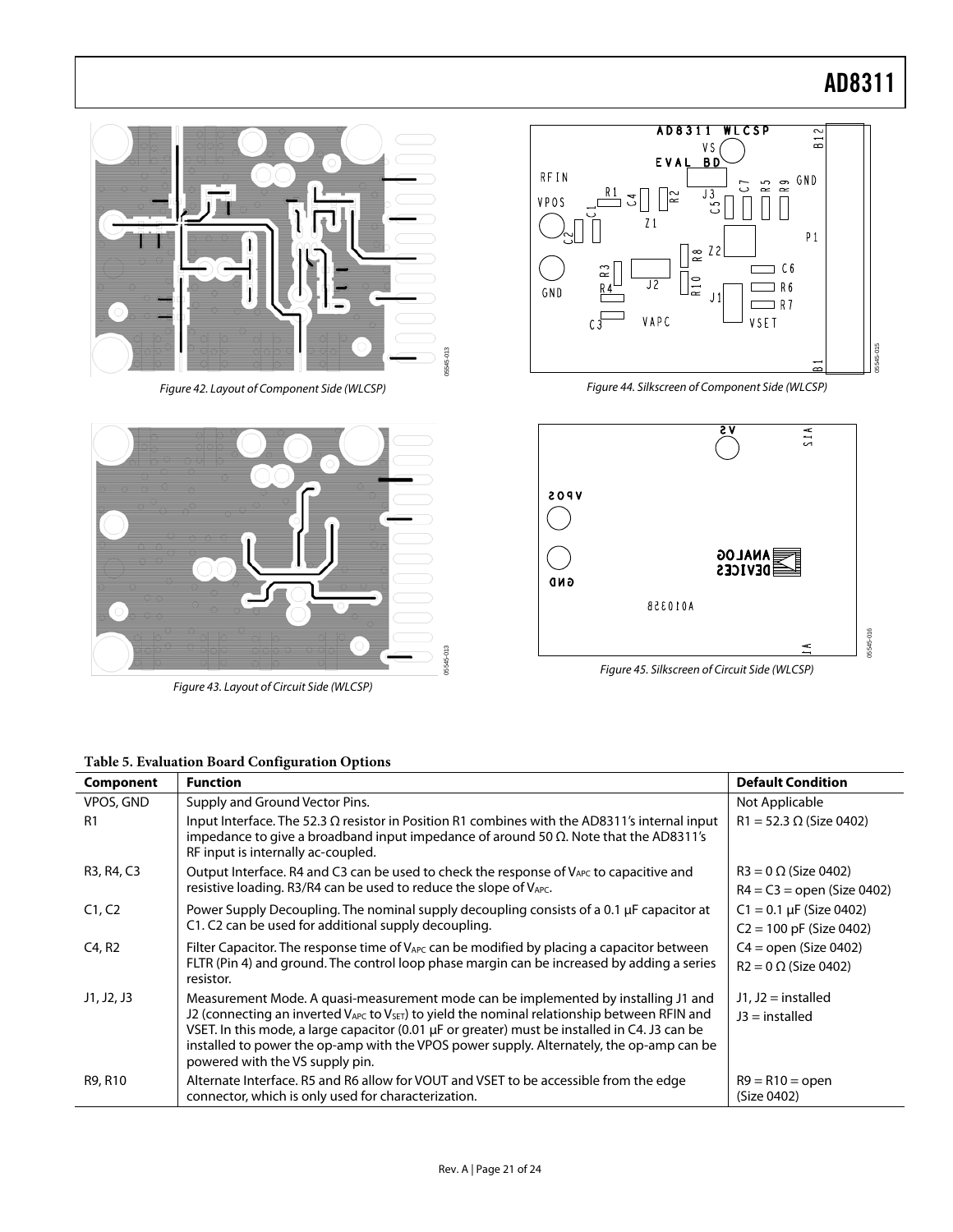### <span id="page-21-0"></span>OUTLINE DIMENSIONS



Figure 46. 6-Ball Wafer Level Chip Scale Package [WLCSP]  $(CB-6-2)$ Dimensions shown in millimeters

### **ORDERING GUIDE**

| Model <sup>1</sup> | <b>Temperature</b><br>Range | <b>Package Description</b>                                                | Package<br><b>Option</b> | <b>Branding</b> | Ordering<br>Quantity |
|--------------------|-----------------------------|---------------------------------------------------------------------------|--------------------------|-----------------|----------------------|
| AD8311ACBZ-P7      | –40°C to +85°C              | 6-Ball Wafer Level Chip Scale Package [WLCSP], 7" Pocket Tape<br>and Reel | $CB-6-2$                 | O04             | 3000                 |
| AD8311ACBZ-P2      | –40°C to +85°C              | 6-Ball Wafer Level Chip Scale Package [WLCSP], 7" Pocket Tape<br>and Reel | $CB-6-2$                 | O04             | 250                  |
| AD8311-EVAL        |                             | <b>Evaluation Board</b>                                                   |                          |                 |                      |

 $1 Z =$  RoHS Compliant Part.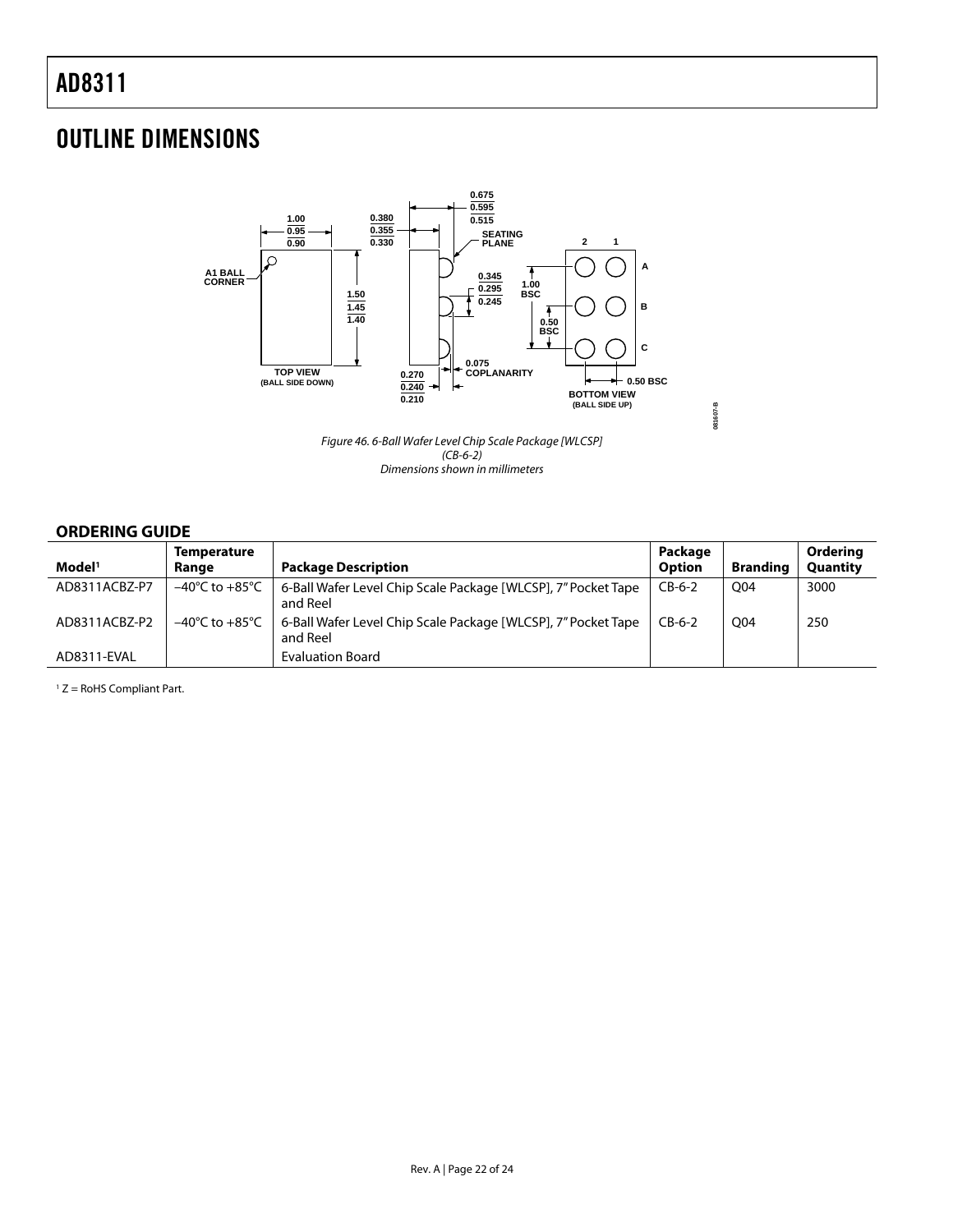# **NOTES**